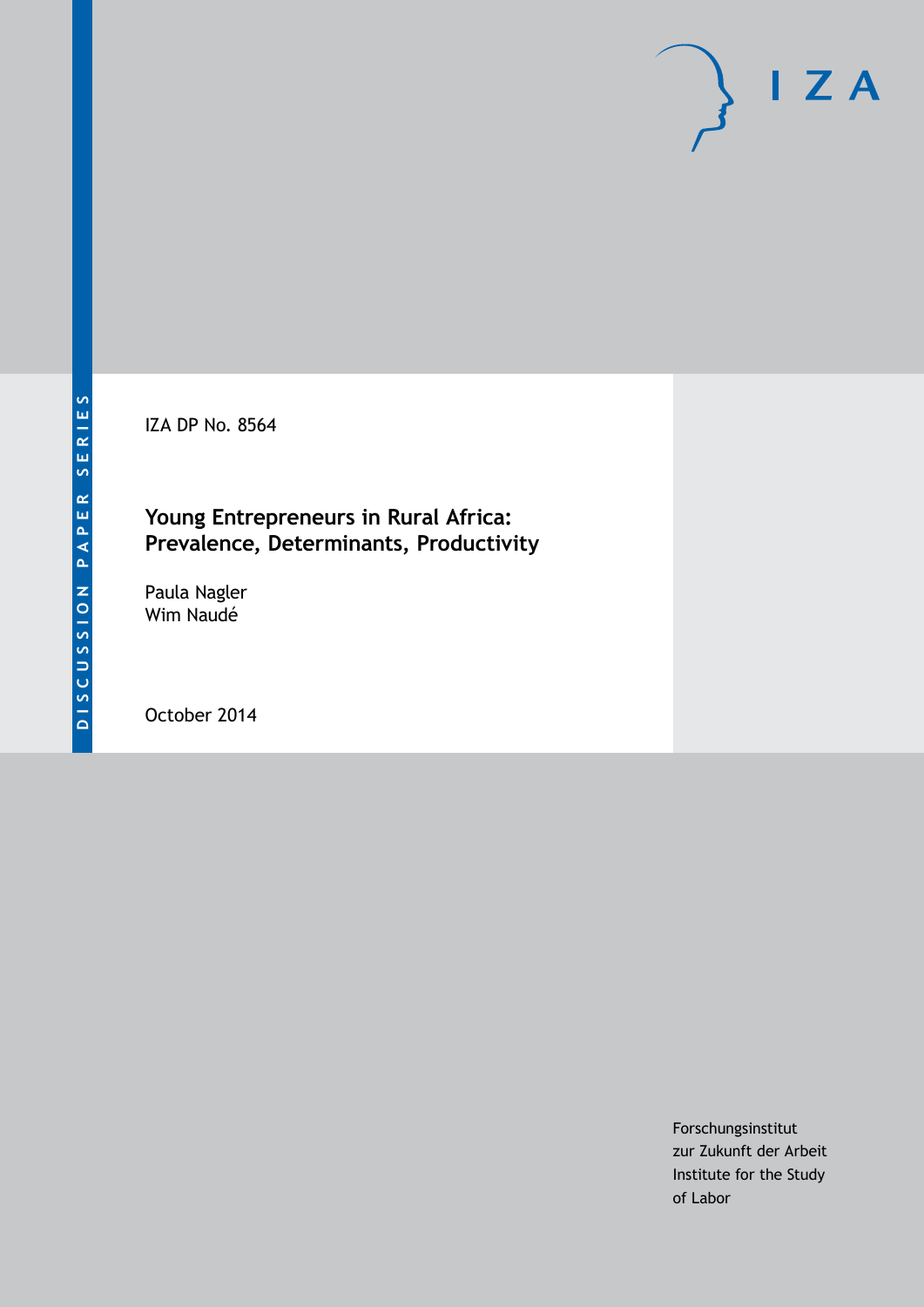# **Young Entrepreneurs in Rural Africa: Prevalence, Determinants, Productivity**

### **Paula Nagler**

*MsM, UNU-MERIT/MGSoG, Maastricht University*

### **Wim Naudé**

*MsM, UNU-MERIT/MGSoG, Maastricht University and IZA*

> Discussion Paper No. 8564 October 2014

> > IZA

P.O. Box 7240 53072 Bonn Germany

Phone: +49-228-3894-0 Fax: +49-228-3894-180 E-mail: [iza@iza.org](mailto:iza@iza.org)

Any opinions expressed here are those of the author(s) and not those of IZA. Research published in this series may include views on policy, but the institute itself takes no institutional policy positions. The IZA research network is committed to the IZA Guiding Principles of Research Integrity.

The Institute for the Study of Labor (IZA) in Bonn is a local and virtual international research center and a place of communication between science, politics and business. IZA is an independent nonprofit organization supported by Deutsche Post Foundation. The center is associated with the University of Bonn and offers a stimulating research environment through its international network, workshops and conferences, data service, project support, research visits and doctoral program. IZA engages in (i) original and internationally competitive research in all fields of labor economics, (ii) development of policy concepts, and (iii) dissemination of research results and concepts to the interested public.

IZA Discussion Papers often represent preliminary work and are circulated to encourage discussion. Citation of such a paper should account for its provisional character. A revised version may be available directly from the author.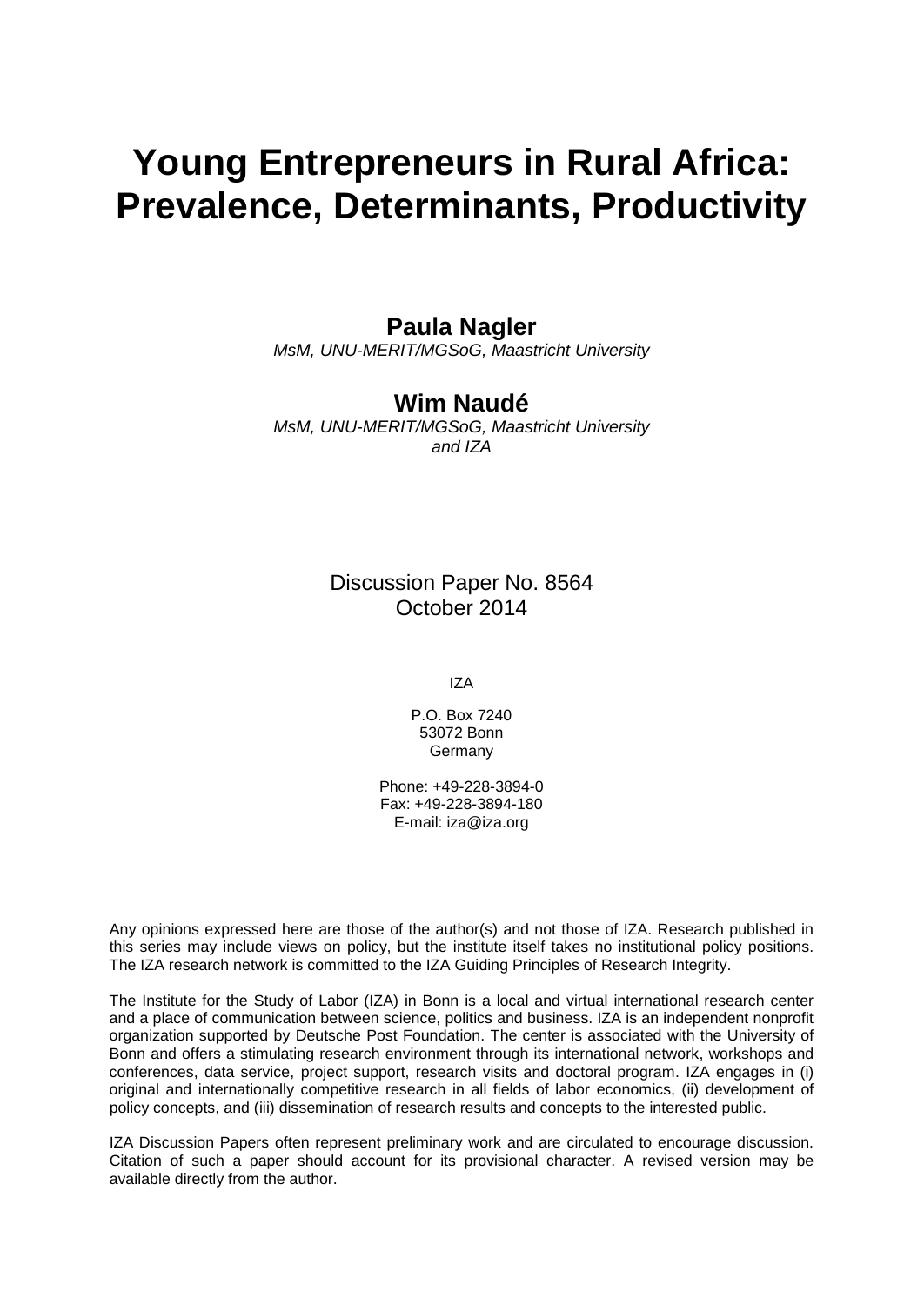IZA Discussion Paper No. 8564 October 2014

## **ABSTRACT**

## **Young Entrepreneurs in Rural Africa: Prevalence, Determinants, Productivity**

Africa is not only the poorest and most rural continent, it is also the most *youthful* continent in terms of population. Given the large number of young job seekers that will enter the labor market over the next decade, we need a better understanding of rural non-farm entrepreneurship, particularly with regard to the role of young adults in this sector. This paper contributes to the literature by providing empirical evidence on (i) the prevalence of enterprises operated by young adults and the contribution they make to rural household income, the (ii) determinants of enterprise operation, and (iii) labor productivity in enterprises operated by young owners. Using the World Bank's recent LSMS-ISA database that covers six countries in Sub-Saharan African, we find that young adults present a lower share of enterprise owners and derive less income from it. Using a Heckman selection model and panel data analysis, we further find that young household head have a lower likelihood of operating and enterprise and if they operate one, these enterprises are less productive than those of older adults. We conclude that policies to support young entrepreneurs in rural Africa should not only focus on creating conditions that attract young adults to start enterprises, but to also enable young entrepreneurs to improve productivity in already existing enterprises. If these enterprises grow and survive, they can provide a part of the growing number of nonfarm jobs that will be needed in Africa's rural areas.

JEL Classification: J43, L26, M13, O55, O13, Q12

Keywords: entrepreneurship, labor markets, productivity, rural development, Sub-Saharan Africa, youth employment

Corresponding author:

Wim Naudé Maastricht School of Management PO Box 1203 6201 BE Maastricht The Netherlands E-mail: [w.naude@maastrichtuniversity.nl](mailto:w.naude@maastrichtuniversity.nl)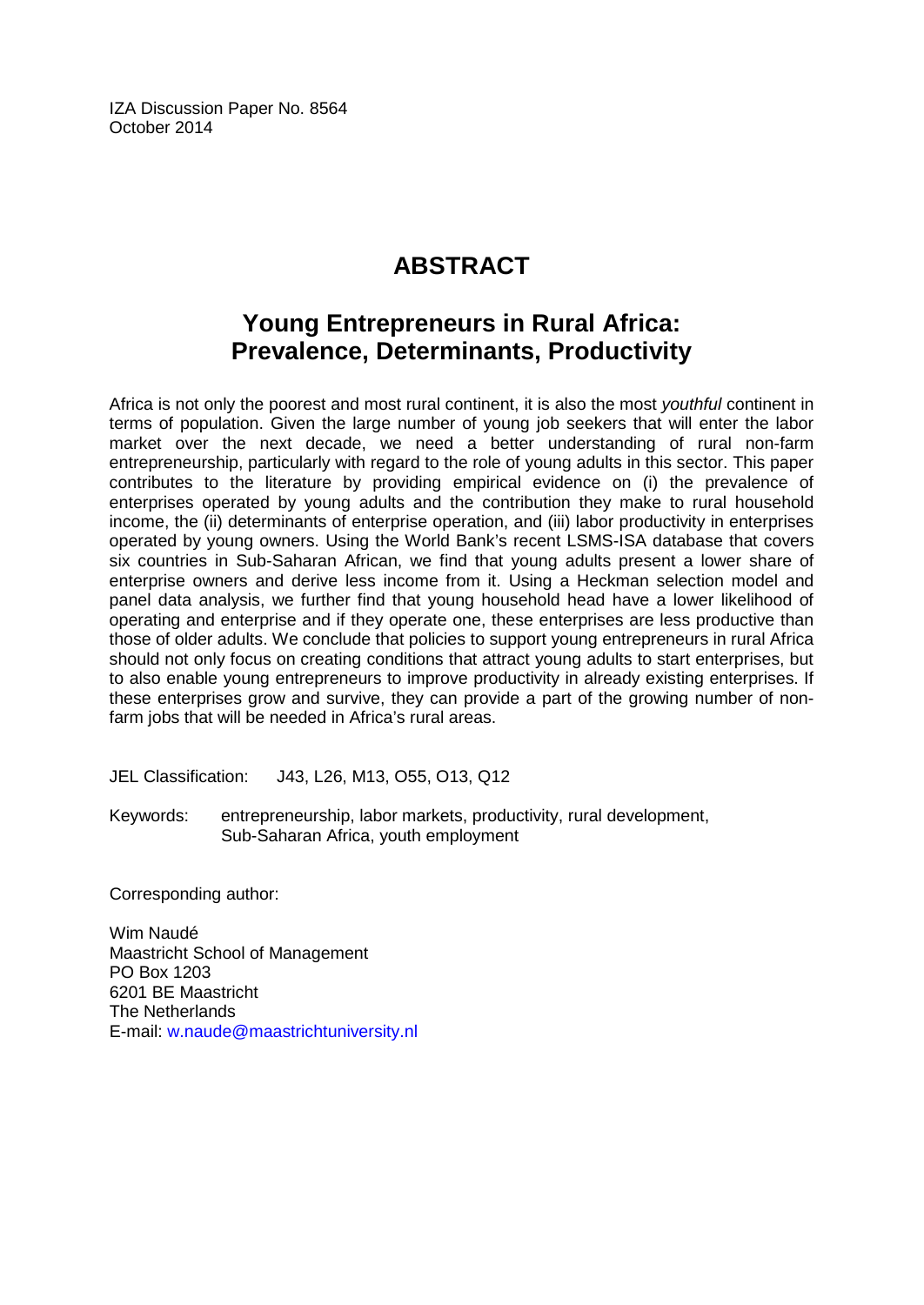## 1 Introduction

Africa continues to be the poorest and most rural continent, with a high share of people still employed in agriculture, and a large young population. Overall, two-third of the labor force is involved in agriculture, generating one-third of the gross domestic product in Sub-Saharan Africa [\(Pye-Smith,](#page-25-0) [2012\)](#page-25-0). Poverty in rural areas is about one quarter higher than in urban areas [\(Dercon,](#page-23-0) [2009;](#page-23-0) [Fox and Pimhidzai,](#page-24-0) [2013;](#page-24-0) [McArthur,](#page-24-1) [2014\)](#page-24-1). Furthermore it is the continent with the world's highest share of youth in the working age population and the highest youth population growth rate [\(Pieters,](#page-25-1) [2013\)](#page-25-1). The median age in Africa is 18 years, the youngest of all regions [\(Fox and Pimhidzai,](#page-24-0) [2013\)](#page-24-0). Around 60 percent of the unemployed in Africa are estimated to be below the age of 30 [\(Leavy and Smith,](#page-24-2) [2010\)](#page-24-2) with youth unemployment twice as high as adult unemployment [\(Pye-Smith,](#page-25-0) [2012\)](#page-25-0).

Poor, rural and young: with a 3 percent annual growth in labor supply, development in Africa therefore requires employment to be created for an expected 170 million new labor market entrants between 2010 and 2020, mostly young people in rural areas [\(Bezu and Barrett,](#page-23-1) [2012;](#page-23-1) [Fox and Pimhidzai,](#page-24-0) [2013\)](#page-24-0).<sup>[1](#page-3-0)</sup> With agricultural employment and income declining [\(Pye-Smith,](#page-25-0) [2012;](#page-25-0) [Grindling and Newhouse,](#page-24-3) [2014;](#page-24-3) [Teal,](#page-25-2) [2014\)](#page-25-2) and in light of changing aspirations of Africa's young people to abandon agriculture [\(Leavy and Smith,](#page-24-2) [2010;](#page-24-2) [van der Geest,](#page-25-3) [2010\)](#page-25-3),<sup>[2](#page-3-1)</sup> many have put their hopes in the nonfarm sector to find work [\(Fox and Sohnesen,](#page-24-4) [2013;](#page-24-4) [Teal,](#page-25-2) [2014\)](#page-25-2). If sufficient employment cannot be created, the large number of young unemployment adults are a source of concern. [Namatovu et al.](#page-24-5) [\(2012\)](#page-24-5), [Pieters](#page-25-1) [\(2013\)](#page-25-1) and [Blattmann et al.](#page-23-2) [\(2014\)](#page-23-2) have raised concerns about political instability, social unrest, crime and conflict.

Despite this challenge there is still a lack of empirical evidence about the role of young adults in rural non-farm entrepreneurship (e.g. [DIAL,](#page-23-3) [2007;](#page-23-3) [Namatovu et al.,](#page-24-5) [2012\)](#page-24-5). We have limited knowledge about the age structure in the non-farm sector, the determinants of enterprise operation, or the effect of age on labor productivity. More generally this reflects that "there is little youth-specific research on self-employment" in Africa [\(Pieters,](#page-25-1) [2013,](#page-25-1) p. 20) and that most studies of youth employment have focused on urban areas [\(DIAL,](#page-23-3) [2007\)](#page-23-3). This knowledge gap may hinder the formulation of appropriate policies to support young rural entrepreneurs.

The contribution of this paper is to provide an empirical analysis of (i) the prevalence of young adults in the non-farm sector and their contribution to rural household income, (ii) determinants of enterprise operation, and (iii) labor productivity in nonfarm enterprises. We use the World Bank's LSMS-ISA database covering six countries in Sub-Saharan Africa, and use data from Ethiopia, Malawi, Nigeria, and Uganda for our analysis. The paper is based on our related work (Nagler and Naudé,  $2014a$ ,[b\)](#page-24-7), where we study patterns and determinants of enterprise operation in rural Africa, as well as labor productivity in these enterprises. We extend our previous research by focusing on

<span id="page-3-0"></span> $\overline{1}$  Urbanization in Africa has not been as rapid as previously estimated and may even slow down. [Potts](#page-25-4) [\(2012,](#page-25-4) p. 1382) even cautions that "the evidence from censuses and satellite imagery is increasing that the rate at which many countries are becoming more urban in Sub-Saharan Africa has slowed or is even stagnating".

<span id="page-3-1"></span><sup>&</sup>lt;sup>2</sup> According to [Leavy and Smith](#page-24-2) [\(2010,](#page-24-2) p. 3) "the dwindling popularity of agriculture among the younger generation reflects a general trend towards deagranisation in the continent".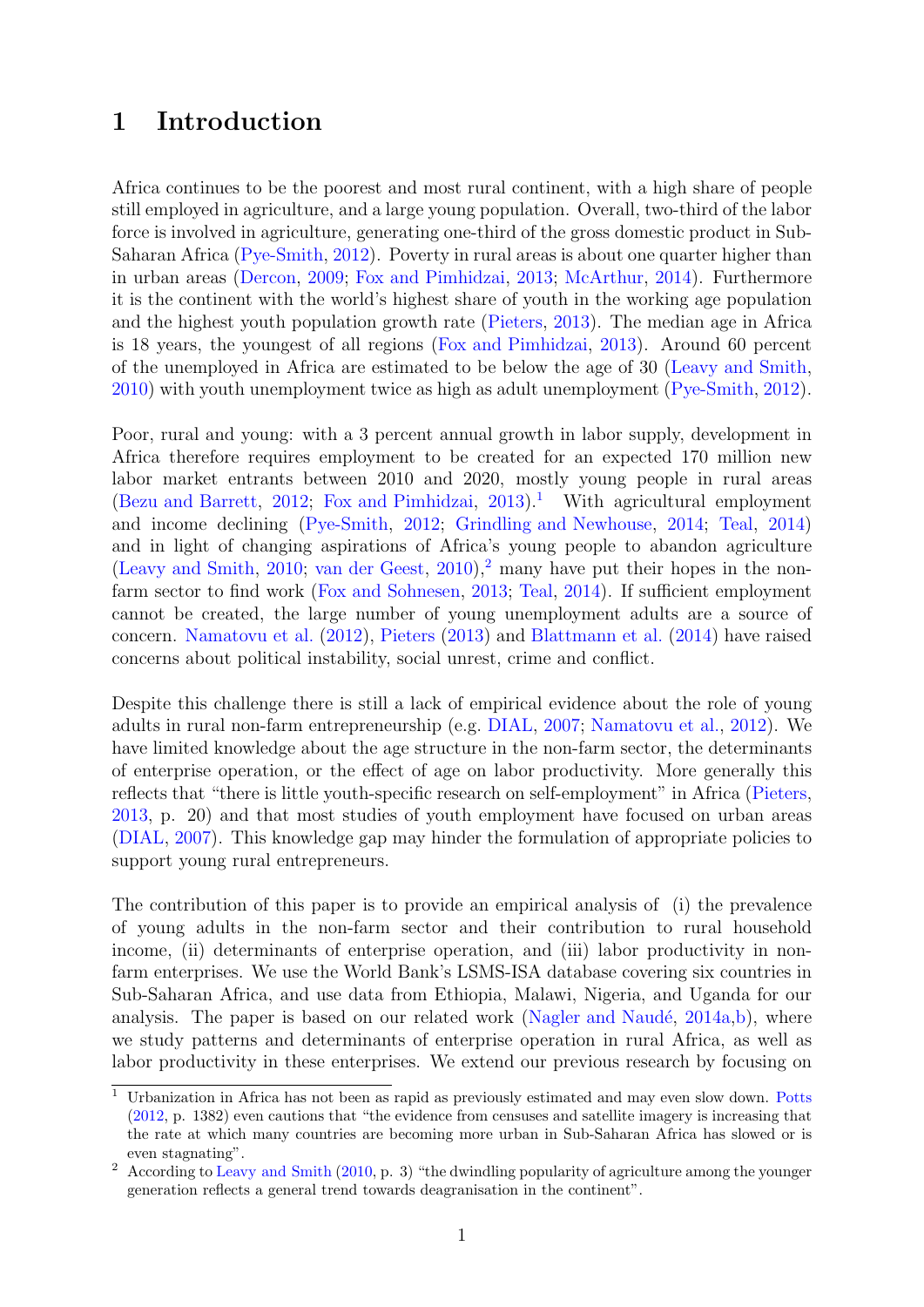the youth, defined as individuals between  $15$  and  $24$  years of age,<sup>[3](#page-4-0)</sup> and present empirical estimates using a Heckman selection model and panel data analysis. It is the first time, to the best of our knowledge, that this database has been used to investigate youth entrepreneurship in rural Africa.

Our main findings are that (i) young adults present a lower share among entrepreneurs and consequently derive less income from self-employment, (ii) young household heads have a lower likelihood of operating a non-farm enterprise, and (iii) young enterprise owners have a lower labor productivity in their enterprises compared to older cohorts. We conclude that policies should target young adults to help them enter the sector, as well as to support them to improve their business productivity once they operate an enterprise, and shield them from adverse events.

The remainder of the paper is organized as follows. In section [2](#page-4-1) we summarize the relevant literature on prevalence, determinants, and productivity of non-farm enterprises. In section [3](#page-8-0) we describe the LSMS-ISA database, and outline the methodology used for the analysis. In section [4](#page-12-0) we present and discuss our results. The final section concludes.

### <span id="page-4-1"></span>2 Literature Review

We use the term "non-farm enterprises" to refer to small, informal household enterprises in the rural non-farm economy.<sup>[4](#page-4-2)</sup> They include all non-agricultural activities in rural areas including on-farm (but non-agricultural) activities such as agribusiness, as well as services, trade and retail, tourism, rural industrialization, construction, and mining (Nagler and Naudé,  $2014b$ ).

Basic literature exists on the rural non-farm economy in Africa focusing on the prevalence and contribution to household income and on the determinants of rural households' decisions to operate non-farm enterprises. There is a much smaller literature on the performance of these enterprises, and a complete lack of research on the extent and nature of youth involvement in such enterprises. In the rest of this section we provide a concise summary of the existing literature on non-farm entrepreneurship.

### 2.1 Prevalence and Contribution

The position in the existing literature has shifted over time. In earlier thinking on rural development, influenced by the Lewis model of structural change [\(Lewis,](#page-24-8) [1954\)](#page-24-8), the rural economy was expected to become less important as a contributor to rural household

<span id="page-4-0"></span> $3\,$  We follow the United Nations' definition of youth, where it is understood as a period of transition from the dependence of childhood to adulthood's independence. We are aware that countries might define the age of youth differently within the national context. However, to be able to present comparable results for statistical consistency across regions, we use the UN definition for all countries in our study.

<span id="page-4-2"></span><sup>4</sup> While the majority of non-farm enterprises in rural Africa are small, informal household enterprise, exceptions can be found.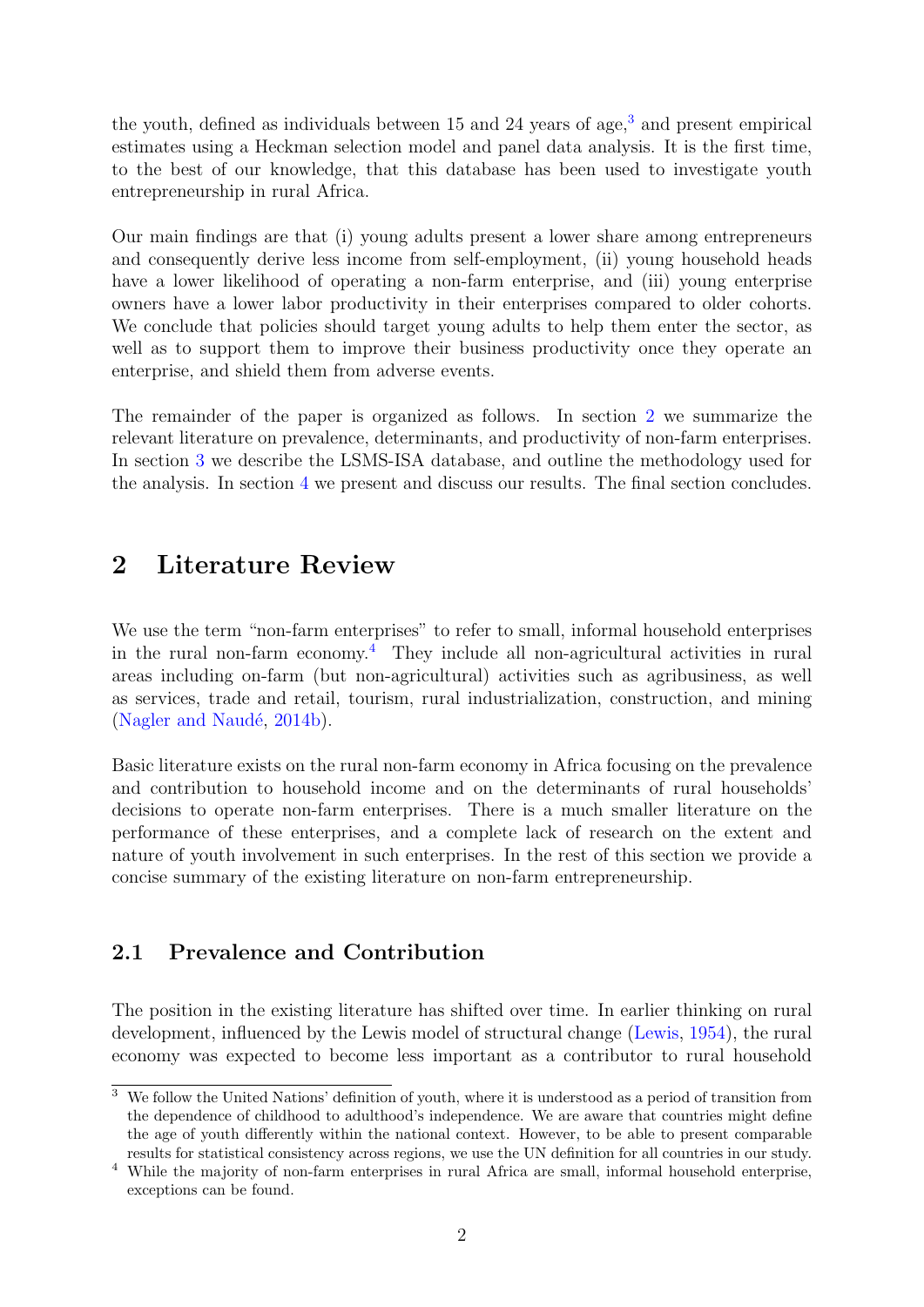income over time [\(Lanjouw and Lanjouw,](#page-24-9) [2001\)](#page-24-9). Urbanization and industrialization have consequently been a focus of development policies since the 1960s with agriculture often repressed [\(Havnevik et al.,](#page-24-10) [2003\)](#page-24-10). The bulk of empirical studies on enterprises and entrepreneurship in Africa have focused on urban areas (Naudé, [2011\)](#page-24-11).

The fact that non-farm enterprises could potentially be important for rural development has only been recognized from the late 1990s onward, when it became clear that the contribution of the non-farm economy did not decline over time, but instead increased [\(Reardon et al.,](#page-25-5) [2006;](#page-25-5) [Davis et al.,](#page-23-4) [2010\)](#page-23-4). Today, between 40 and 50 percent of household income in rural Africa originates from non-farm activities (non-farm enterprises and other activities) [\(Lanjouw and Lanjouw,](#page-24-9) [2001;](#page-24-9) [Start,](#page-25-6) [2001;](#page-25-6) [Reardon et al.,](#page-25-5) [2006;](#page-25-5) [Davis et al.,](#page-23-4) [2010;](#page-23-4) [Rijkers and Costa,](#page-25-7) [2012\)](#page-25-7). The share of household income deriving from non-farm entrepreneurship varies by country. Studies reporting the importance of entrepreneurial income in Sub-Saharan Africa find shares of 20 percent in Ethiopia (1999), 64 percent in Malawi (2004), and 46 and 54 percent in Tanzania and Uganda (2000) [\(Reardon et al.,](#page-25-5) [2006\)](#page-25-5). Using the Rural Income Generating Activities (RIGA) database,<sup>[5](#page-5-0)</sup> [Davis et al.](#page-23-4) [\(2010\)](#page-23-4) find that rural non-farm sources of income contribute more than 50 percent to household income in almost two-third of the countries in the data set.

However, it continues to be unclear whether the non-farm economy's rising importance contributes to rural economic growth and poverty reduction, or whether it is a symptom of stagnation [\(Davis and Bezemer,](#page-23-5) [2004,](#page-23-5) p. 23). The current literature suggests a potentially positive role in poverty reduction [\(Fox et al.,](#page-24-12) [2013\)](#page-24-12), but assesses it as limited to the extent to which households can access opportunities. For instance, [Barrett et al.](#page-23-6) [\(2001\)](#page-23-6) identify the existence of entry barriers as limiting the extent to which households can exploit profitable opportunities in the non-farm economy. Hence the question arises whether enterprises are operated due to necessity (being pushed into non-farm entrepreneurship), or whether the households perceive and exploit opportunities in the non-farm economy.

#### 2.2 Determinants

Households in rural Africa operate non-farm enterprises due to both push and pull factors, with household capabilities and the institutional environment mediating [\(Reardon et al.,](#page-25-5) [2006\)](#page-25-5). One of the most important push factors is the high degree of risk in agriculture (Rijkers and Söderbom, [2013\)](#page-25-8). These include both covariate and idiosyncratic shocks, adverse weather conditions (floods, drought) and individual level shocks such as illness or death in the family. In the presence of failures and imperfections in the markets for credit and insurance, risk-averse farm households diversify their income ex-ante in anticipation that a crop may fail, or ex-post in the aftermath of a shock [\(Ackah,](#page-23-7) [2013\)](#page-23-7). Rural entrepreneurship may therefore be a form of self-insurance in the face of limited insurance markets. Whether households headed by young adults are more likely to operate such enterprises as a form of self-insurance is a priori unclear: on the one hand they might have

<span id="page-5-0"></span><sup>5</sup> The RIGA data set covers around 90,000 observations across Albania, Bangladesh, Bulgaria, Ecuador, Ghana, Guatemala, Indonesia, Madagascar, Malawi, Nepal, Nicaragua, Nigeria, Pakistan, Panama and Vietnam.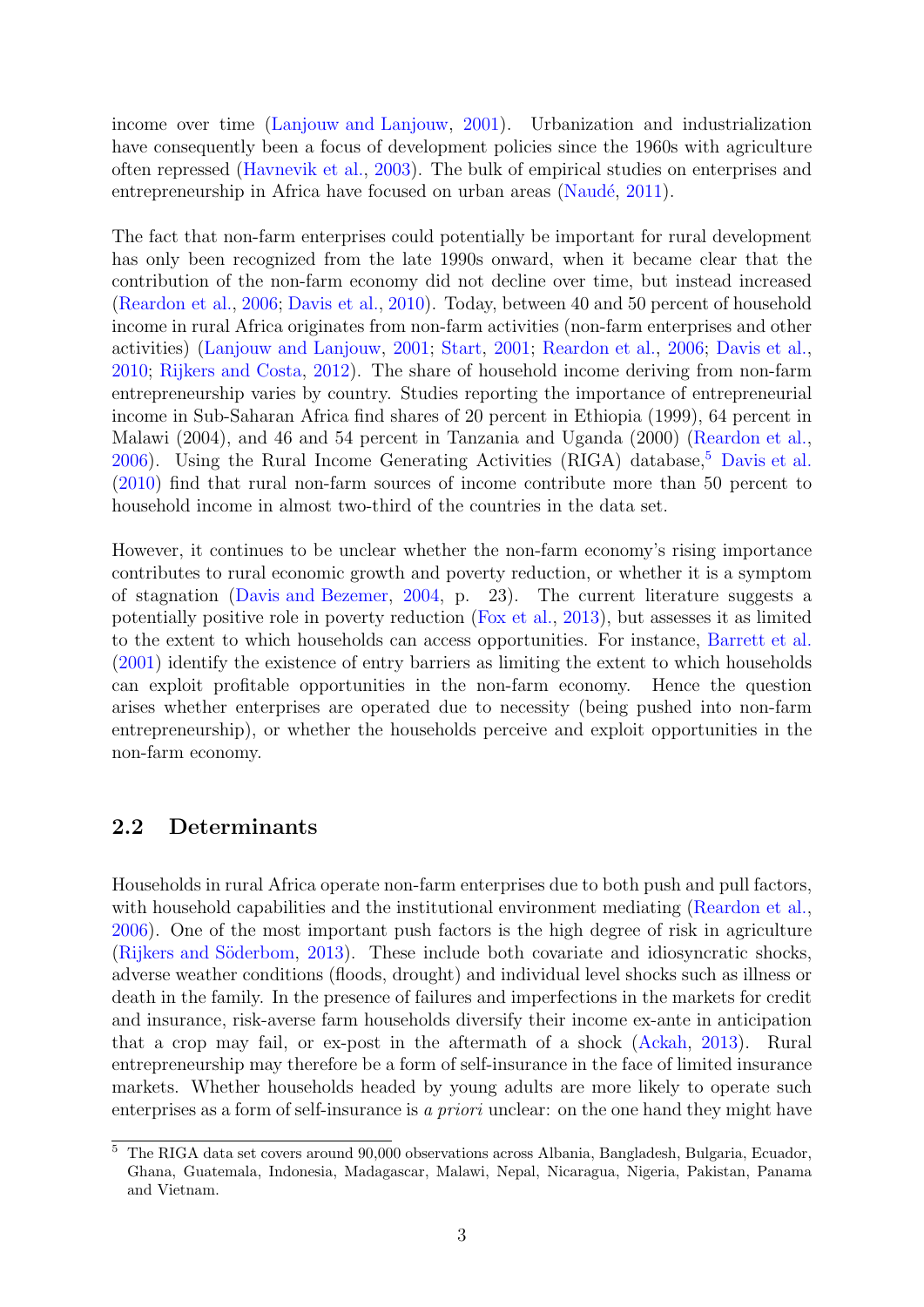a lower likelihood, as younger heads may be less risk averse or suffer from myopia, and hence be less likely to take out self-insurance. These households may also be able to rely on older relatives and the extended family, and have less own dependents. On the other hand they might have a higher likelihood, as they may be less able to manage the risks of farming, and hence resort to non-farm activities to compensate for this shortcoming.

Additionally, longer-term structural push factors such as surplus labor in households may impact the decision of enterprise operation, as growing families put pressure on fixed parcels of farmland over time [\(Reardon,](#page-25-9) [1997;](#page-25-9) [Reardon et al.,](#page-25-5) [2006;](#page-25-5) [Babatunde and Qaim,](#page-23-8) [2010\)](#page-23-8). To the extent that younger households are smaller, they may therefore be less likely to be structurally pushed into non-farm entrepreneurship. Another push factor can be seasonality: household members may be pushed off-farm in the low season, a situation aggravated by a lack of facilities for inter-temporal arbitrage. As a consequence rural non-farm enterprises often present secondary activities [\(Lanjouw and Lanjouw,](#page-24-9) [2001\)](#page-24-9).

Whether rural households operate enterprises may also be due to their desire to utilize business opportunities, so called pull factors into entrepreneurship, for instance in a response to demand in rural areas. In this regard household capabilities and assets, as well as individual characteristics have been found to be crucial to facilitate meeting such demand [\(Barrett et al.,](#page-23-6) [2001\)](#page-23-6). Household capabilities and assets typically include gender, education, marital status [\(Abdulai and Delgado,](#page-23-9) [1999\)](#page-23-9), financial assets [\(Bhaumik et al.,](#page-23-10) [2011;](#page-23-10) [Ackah,](#page-23-7) [2013\)](#page-23-7), and the size of the household itself. Age may also be significant for a number of reasons. First, age is a proxy for experience, and therefore important for entrepreneurship. Second, age may also be a proxy for wealth, as older individuals have had time to build up wealth (or inherit it) which can serve as capital or collateral for a business. Hence, we expect that younger adults may be less likely or able to operate an enterprise due to perceiving an opportunity.

Both push and pull factors are also influenced by the features of the local and regional economies and which are mostly exogenous to the household. For instance, the agroclimatic environment determines the extent to which agriculture is productive and/or risky [\(Reardon,](#page-25-9) [1997\)](#page-25-9). There is evidence that rural entrepreneurship fares better under favorable agro-climatic conditions (e.g. better rainfall) that are good for agricultural productivity and where other natural resources can be found [\(Reardon et al.,](#page-25-5) [2006\)](#page-25-5). However, this may also lead to the opposite case, when wages are pushed up in areas with high agricultural productivity and undermine the profitability of non-farm enterprises. In such a case, we expect that young adults with limited experience or knowledge of entrepreneurship as a career, are tempted into wage labor on farms. There is evidence from Nigeria that many young adults are increasingly resorting to wage work on farms [\(Teal,](#page-25-2) [2014\)](#page-25-2). The household location further determines the distance from urban areas, ports and markets. Generally distance, but also other determinants of market access such as the quality of roads and utilities, can be important determinants of development in both the farm and non-farm economy of Africa, and of the linkages between the two [\(Wiggens,](#page-25-10) [2000;](#page-25-10) [Roepstorff and Wiggens,](#page-25-11) [2011\)](#page-25-11).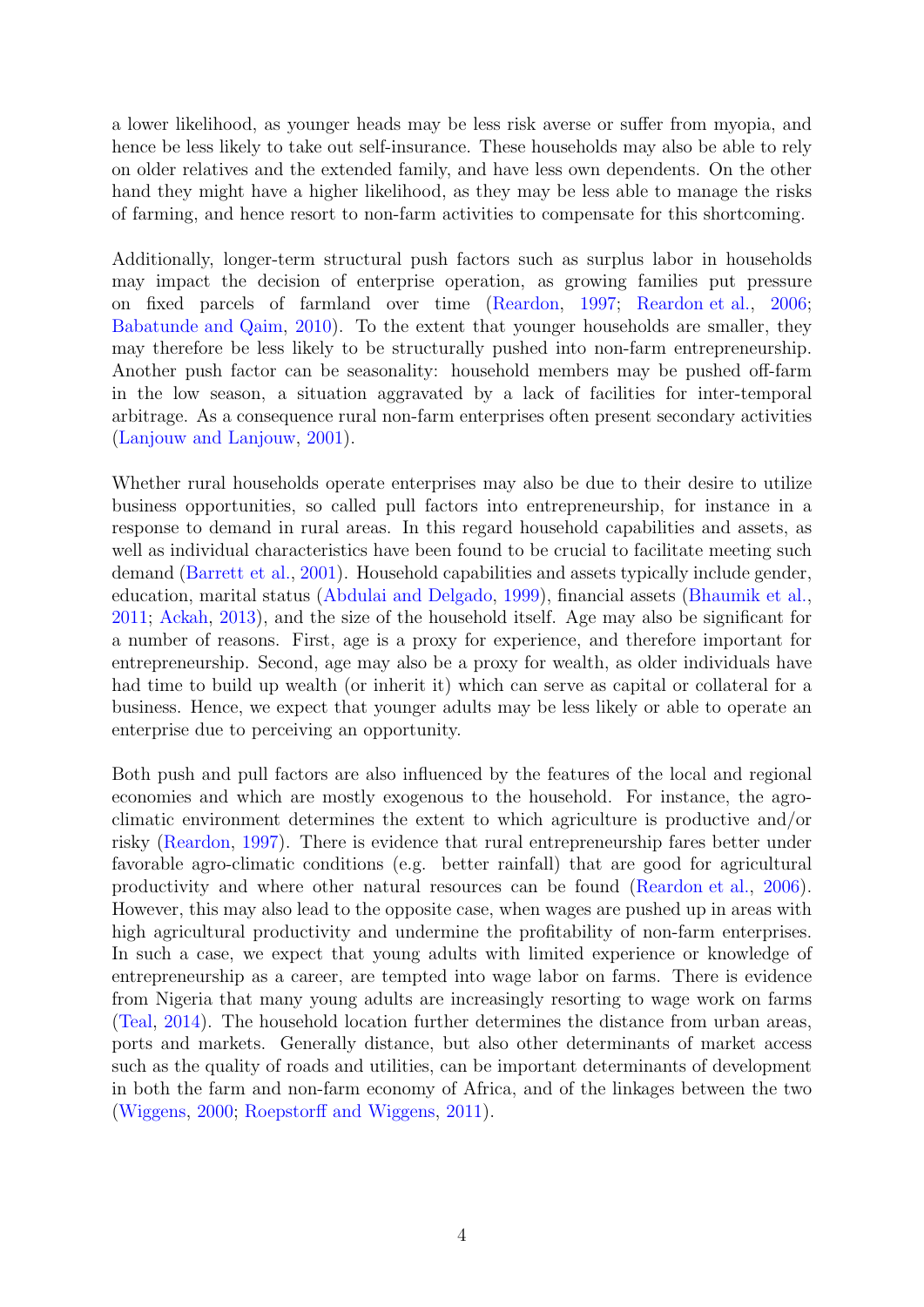### 2.3 Productivity

In contrast to the extent, contribution and determinants of non-farm entrepreneurship in rural Africa, less research has been conducted with regard to enterprise productivity. Enterprise productivity refers to how efficiently enterprises transform inputs into outputs. The most frequently used measures are total factor productivity and partial measures such as output per labor unit. [Syverson](#page-25-12) [\(2011\)](#page-25-12) contains a review of the substantial literature on enterprise productivity, of which the vast majority deals with enterprise performance in developed economies. In these studies, age is an important determinant of enterprise productivity. Most studies find a non-linear relationship, suggesting that enterprises with younger owners or managers are less productive, but as they learn with experience, their enterprises become more productive. However, over time they may get less adept at being entrepreneurial, shift their focus, and be associated with decreased enterprise productivity.

Only a few studies have analyzed enterprise productivity in the African continent. Most of those that do, focus either on formal enterprises or manufacturing enterprises, which tend to be overwhelmingly urban-based. Therefore a huge gap exists in the current literature on the productivity of rural non-farm enterprises, particularly in terms of age and age groups.

For African countries most work has been conducted on the impact of the business environment on enterprise productivity. Various studies, using mainly World Bank data on formal enterprises, find that a poor business environment reduces enterprise productivity and growth. Major studies include [Dollar et al.](#page-24-13) [\(2005\)](#page-24-13), [Arnold et al.](#page-23-11) [\(2006\)](#page-23-11), [Eifert et al.](#page-24-14) [\(2008\)](#page-24-14) and [Dethier et al.](#page-23-12) [\(2010\)](#page-23-12). Less work has been done on clustering and spatial spill-overs. The only study for rural Africa that has conducted this kind of analysis is Owoo and Naudé  $(2014)$ . They use geo-referenced rural household data from Ethiopia and Nigeria and find evidence of significant spatial auto-correlation from the productivity levels of enterprises in one location (the enumerator area) on that of closely located enterprises. However, they do not take into consideration whether the age of the enterprise owner matters in this regard.

The remaining studies focus on manufacturing firms in Africa. [Rijkers et al.](#page-25-14) [\(2010\)](#page-25-14) analyze the productivity of non-farm manufacturing enterprises in rural Ethiopia. The authors find that rural enterprises are less productive than urban ones, and report an output per labor ratio for remote rural enterprises of 0.43, while it is 0.95 for enterprises in rural towns, and 2.30 for enterprises in urban areas [\(Rijkers et al.,](#page-25-14) [2010,](#page-25-14) p. 1282). Furthermore they point out that productivity levels are more dispersed in the case of rural enterprises, and that female-headed enterprises are less productive than male-headed enterprises. Söderbom and Teal [\(2004\)](#page-25-15) and Söderbom et al. [\(2006\)](#page-25-16) find that more productive firms tend to survive longer in Africa. This happens however only in the cases when these enterprises have already attained a certain firm size. [Frazer](#page-24-15) [\(2005\)](#page-24-15) also finds, using Ghanaian enterprise-level data, that more productive enterprises are more likely to survive compared to less productive ones. Again, these studies do not consider whether young adults perform differently.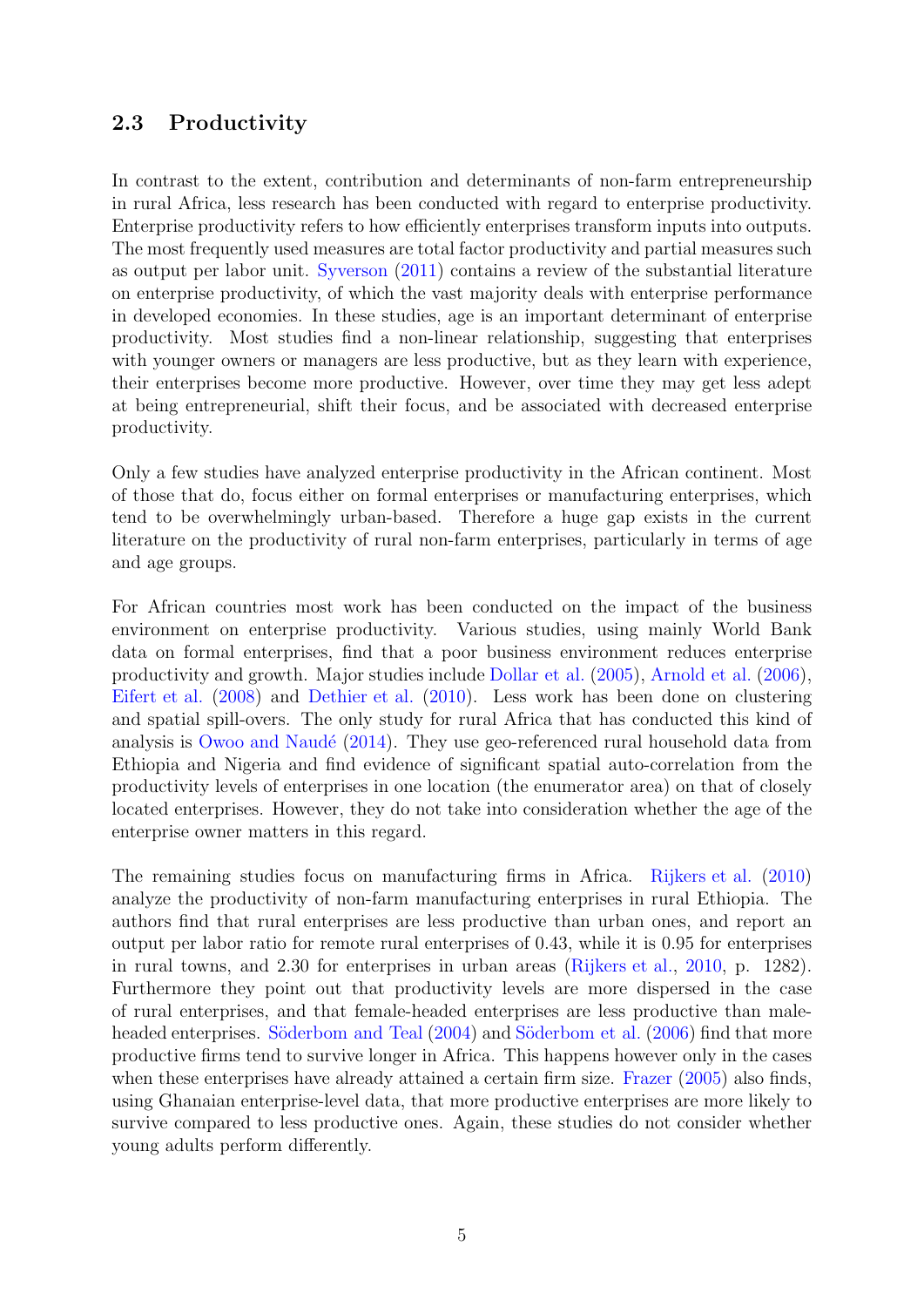If productivity matters for enterprise survival and growth, we expect that non-farm enterprises in rural Africa have on average a lower likelihood to grow and survive than enterprises in urban areas. And that enterprises of younger owners have a lower likelihood to grow and survive than enterprises of older, more experienced owners.

Summarizing the literature survey, it serves three purposes. First, we provide a general and concise background of the nature, prevalence and contribution of entrepreneurship in rural Africa. Second, we identify the determinants of enterprise operation and productivity. And third, we emphasize the general neglect of research in the area of non-farm entrepreneurship in rural Africa, and particularly with regard to the youth.

## <span id="page-8-0"></span>3 Data and Methodology

In this section we first present the database used, the World Bank's LSMS-ISA data set, and outline second the methodology used in the remainder of the paper.

### 3.1 Data

The World Bank's LSMS-ISA database is the result of nationally representative, crosssectional and longitudinal surveys conducted by the World Bank in collaboration with national statistical offices in various countries in Sub-Saharan Africa.<sup>[6](#page-8-1)</sup> The surveys cover six countries at the time of writing: Ethiopia, Malawi, Niger, Nigeria, Tanzania and Uganda. Cross-sectional data is currently available for all countries, and panel data for Nigeria, Tanzania and Uganda.

The surveys consist of three parts: a community questionnaire, an agricultural questionnaire and a household questionnaire. The community questionnaire collects community-level information and covers access to public services and infrastructure, social networks, governance, and retail prices. The agricultural questionnaire collects information on crop production, storage and sales, land holdings, farming practices, input use and technology adaption, access to and use of services, infrastructure and natural resources, livestock, and fishery. Finally, the household questionnaire captures household demographics, migration, education, health and nutrition, food consumption and expenditure, non-food expenditure, employment, non-farm enterprises and further income sources, dwelling conditions, durable assets, and participation in projects and programs. All data is furthermore geo-referenced.

Despite its strengths and usefulness, the data set has some weaknesses. A comprehensive analysis of enterprise survival and failure is constrained due to a lack of data on failed enterprises. Furthermore, enterprises are not explicitly tracked over the survey rounds in Tanzania and Uganda. Therefore we cannot follow enterprises to study their individual performance over time, and empirical estimates using duration analysis are not possible.

<span id="page-8-1"></span> $\overline{6}$  Additional information on the LSMS-ISA: www.worldbank.org/1sms-isa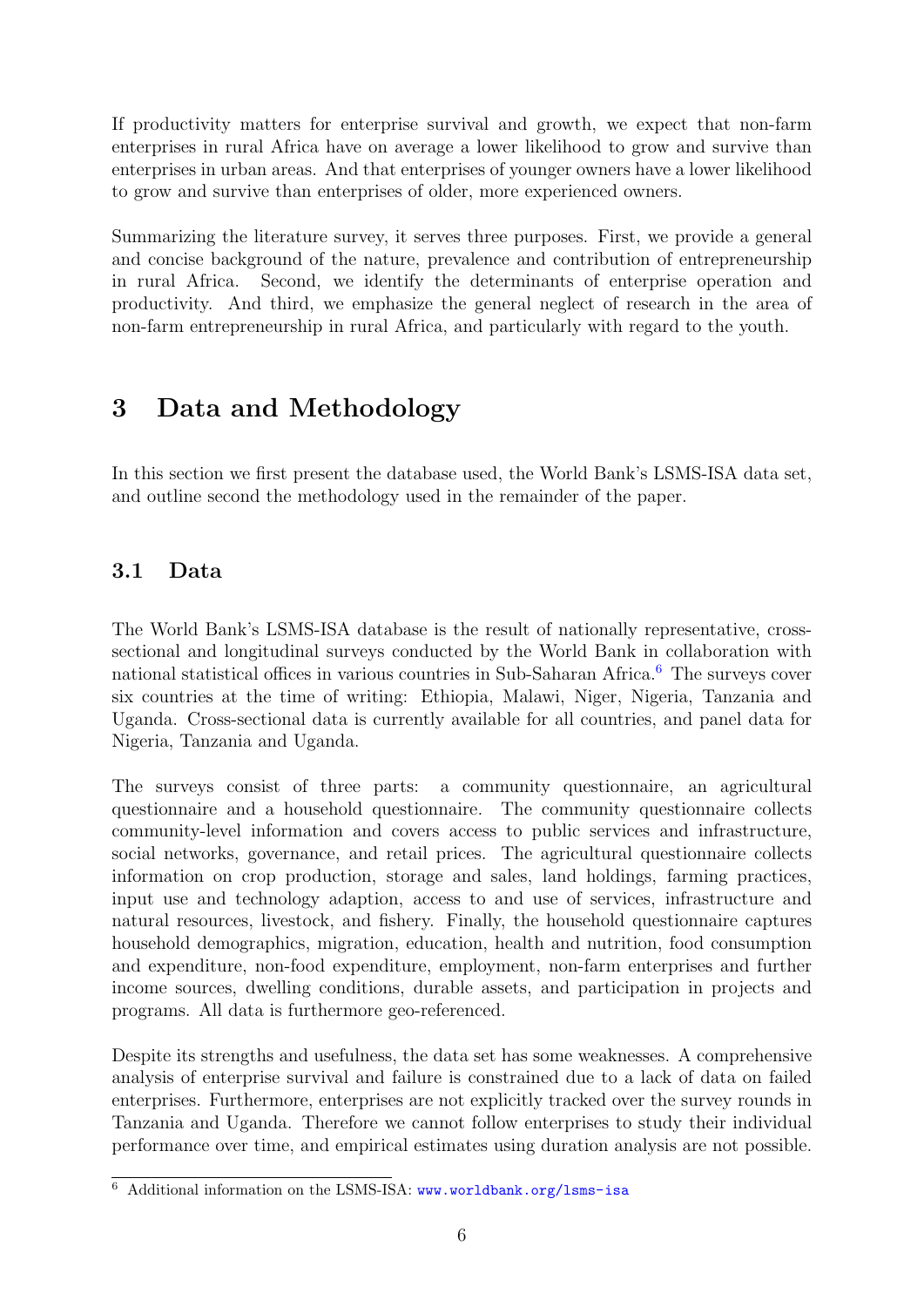More general, but less precise estimations, are still possible. Following our empirical analysis in the next section, we suggest that in future waves and countries, where the LSMS-ISA surveys is still planned to be conducted, a number of modifications and additions should be made to the questionnaire. Although a full elaboration of these fall outside the scope of the present paper, we can briefly mention some to illustrate the type of current shortcomings we face. First, apart from clearly tracking individual enterprises over the survey rounds, discontinued enterprises should equally be registered and information collected. We suggest to add specific questions to know more about these discontinued enterprises, e.g. when exactly the enterprise was stopped (year and month), and the cause for terminating enterprise operations. Second, we recommend to add modules to the questionnaires that collect information to estimate production functions and technical efficiency, including price information, information about the final product(s) and their prices, wages paid per worker, input costs (intermediate inputs), overhead (transport, security), as well as fixed and working assets employed in the enterprise to know more about their capital intensity.<sup>[7](#page-9-0)</sup>

#### 3.2 Methodology

In this section we describe the methodology used in this paper. We address the extent and contribution of rural entrepreneurship through a descriptive analysis of the LSMS-ISA data, wherein we compare young enterprise owners with older age groups. Next we make use of kernel density estimates to describe differences in labor productivity and apply a Heckman selection model and panel data analysis to identify determinants of enterprise operation and to assess the individual, household and location characteristics that have an effect on labor productivity. In the methodology section we present our calculation of labor productivity, as well as the formal notation for the Heckman selection model and the panel data analysis.

#### 3.2.1 Labor Productivity

Enterprise productivity refers to how efficiently enterprises transform inputs into outputs. The most frequently used measures are total factor productivity and partial measures such as output per labor unit. In the present case, a lack of data precludes calculation of total factor productivity. Hence we can only calculate labor productivity, a partial productivity measure.

Formally we calculate,

$$
labor\,\,productivity = \frac{\text{average monthly sales}}{\text{number of workers}}
$$

As average monthly sales is not available for all countries, we take total sales during the

<span id="page-9-0"></span><sup>&</sup>lt;sup>7</sup> If not further specified, all tables and figures in this article use the LSMS-ISA database and present calculations by the authors.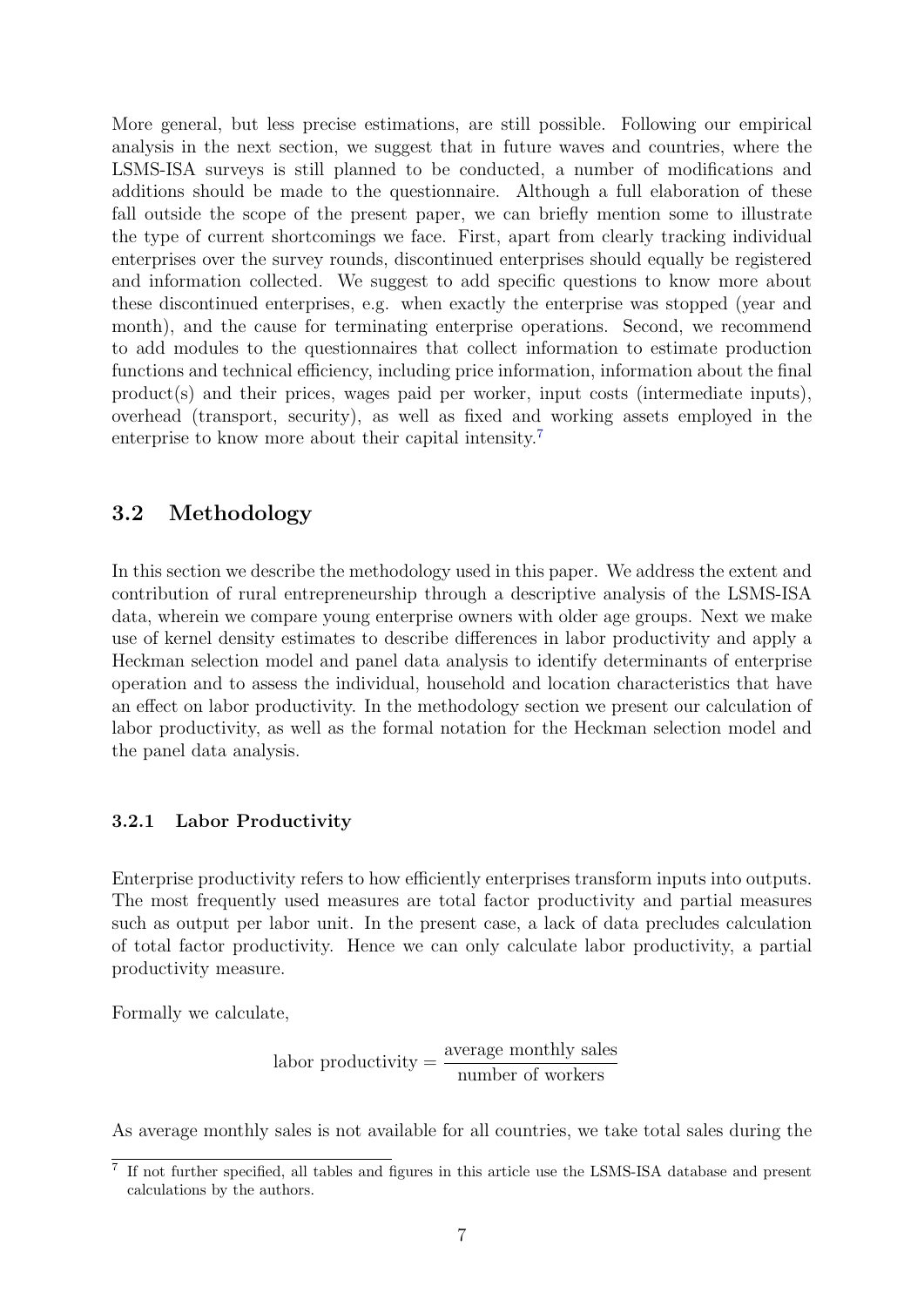last month of operation in Malawi and Nigeria, and average gross revenues in Uganda. Once labor productivity is calculated, we take the log of labor productivity for our estimates. We take the survey round 2011/12 for Ethiopia, and the survey rounds 2010/11 for Malawi, Nigeria, and Uganda.

We acknowledge that using this productivity measure is an approximation, and likely to be subject to measurement errors in the present context. First, we do not take into account output or profit due to a lack of data. Second, we do not have information about the time-use of workers, and do not know how many hours of work are allocated by each individual to the enterprise. And third, we assume that the self-reported variable itself is imprecise, as most enterprise are informal and do not always record sales or revenues, but provide rough estimates of the business volume. Therefore results have to be interpreted with caution. Due to data availability, this productivity measure is however the best approximation that is currently at hand for this study.

#### 3.2.2 Heckman Selection Model

We provide estimates of labor productivity in rural non-farm enterprises. Based on the literature survey, we expect that enterprises owned by young adults are less productive compared to older cohorts. To test this, we estimate a Heckman selection model that accounts for selection effects. We use a cross-sectional sample, where we include data from Ethiopia, Malawi, Nigeria, and Uganda into the regression. We take again the survey round 2011/12 for Ethiopia, and the survey rounds 2010/11 for Malawi, Nigeria, and Uganda.

We make use of a Heckman selection model since the determinants of labor productivity may be subject to selection effects. The motivation for operating an enterprise can determine its subsequent productivity if households are pushed into entrepreneurship due to shocks or risk in farming. In this case we expect that they enter relatively low-risk, but also low-productive type of activities, depending on their risk-aversion.<sup>[8](#page-10-0)</sup> If we do not control for this selection effect when estimating the determinants of productivity levels, we might get biased estimates as a result. The Heckman selection model takes into account the probability that a particular household operates a non-farm enterprise, called the selection stage, before estimating the level of labor productivity in the subsequent enterprises, called the outcome stage.

Formally we estimate,

$$
z_i^* = w_i \gamma + u_i \tag{1}
$$

representing the selection stage of the model, where  $z_i^*$  is a latent variable corresponding to the "outcome" productivity level, which will only be observed once a household operates a non-farm enterprise, thus  $z_i = 1$  if  $z_i^* > 0$  and  $z_i = 0$  if  $z_i^* \leq 0$ .  $\{w_i\}$  is a vector containing the possible determinants of enterprise operation.

<span id="page-10-0"></span> $\overline{\text{8}$  See also Nagler and Naudé [\(2014b\)](#page-24-7).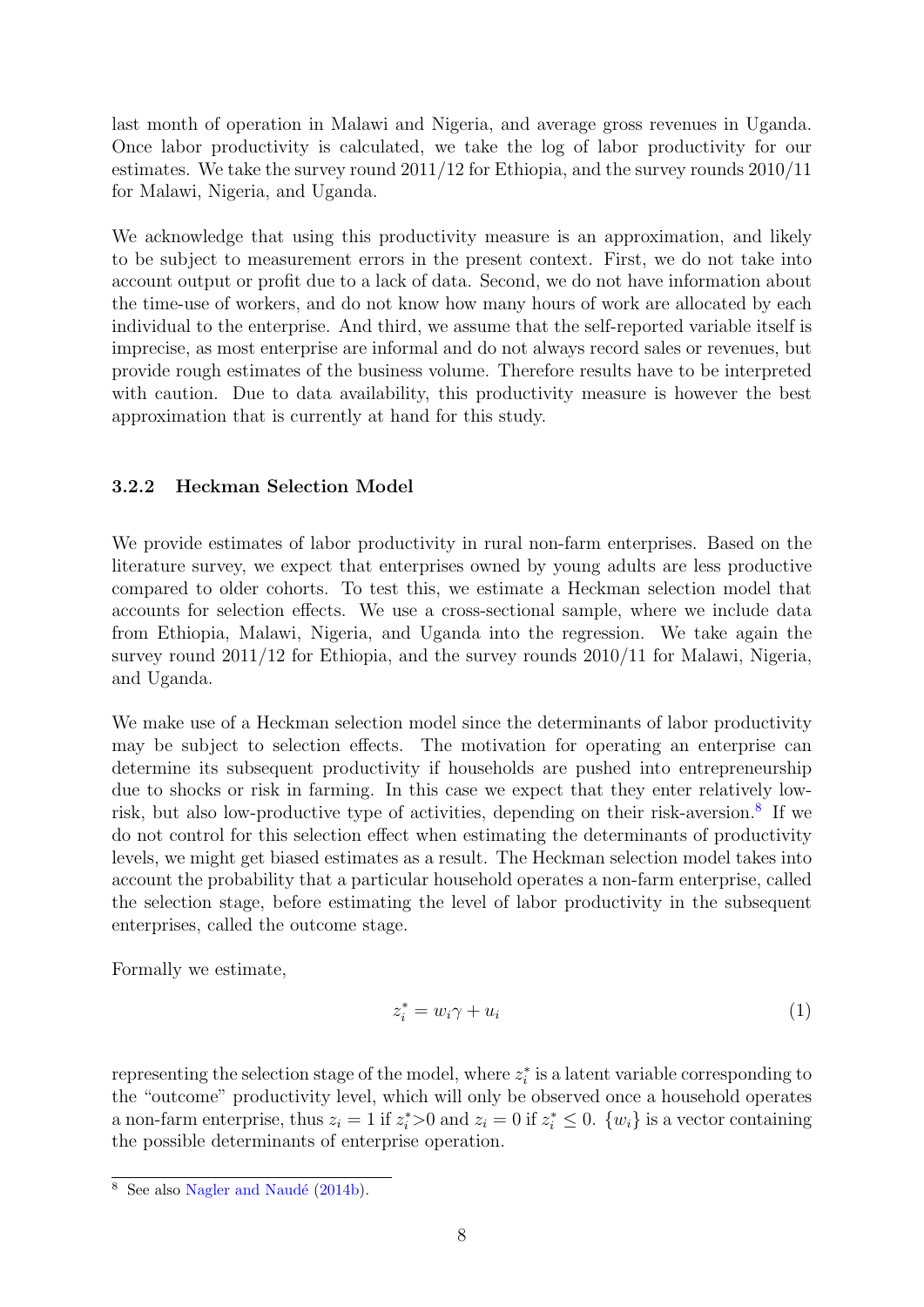Once  $z_i$  is known, the outcome stage, the dependent variable is the log of labor productivity, and can be modeled as,

$$
y_i^* = x_i \beta + \varepsilon_i \tag{2}
$$

with  $y_i = y_i^*$  if  $z_i = 1$  and  $y_i$  not observed if  $y_i = 0$ .

 ${x_i}$  is a vector containing possible determinants of labor productivity.

For the selection of the independent variables in the outcome stage we follow the literature on enterprise determinants and productivity. We expect that labor productivity depends on individual characteristics, specifically on age (our main explanatory variable), gender, and education. We further expect that access to credit, the experience of shocks, as well as location have an impact on labor productivity. We also include the firm size to account for enterprise characteristics.<sup>[9](#page-11-0)</sup>

#### 3.2.3 Panel Data Analysis

We make use of the panel properties for Nigeria and Uganda to estimate the panel regressions. For Nigeria we have data for four survey rounds: post-planting and postharvest data for the years 2010/11 and 2012/13. Due to a limited questionnaire for the post-harvest interviews, we use the data of the post-planting round only.<sup>[10](#page-11-1)</sup> In the case of Uganda, we have data for three survey rounds: 2009/10, 2010/11, and 2011/12.

Formally we estimate,

$$
Y_{eht} = \mathbf{x}'_{eht} \boldsymbol{\beta}^{1} + \mathbf{w}'_{ht} \boldsymbol{\gamma}^{1} + \mathbf{z}'_{eht} \boldsymbol{\delta}^{1} + \lambda_{t}^{1} + u_{eht}^{1}
$$
 (3)

$$
\bar{Y}_{eht} = \bar{\mathbf{x}}'_{eht} \boldsymbol{\beta}^2 + \bar{\mathbf{w}}'_{ht} \boldsymbol{\gamma}^2 + \bar{\mathbf{z}}'_{eht} \boldsymbol{\delta}^2 + \lambda_t^2 + \mu_h + u_{eht}^2 \tag{4}
$$

$$
\bar{\bar{Y}}_{eht} = \bar{\mathbf{x}}'_{eht} \boldsymbol{\beta}^3 + \bar{\mathbf{w}}'_{ht} \boldsymbol{\gamma}^3 + \bar{\mathbf{z}}'_{eht} \boldsymbol{\delta}^3 + \lambda_t^3 + \nu_h + u_{eht}^3 \tag{5}
$$

where  ${Y_{eht}, \bar{Y}_{eht}, \bar{\bar{Y}}_{eht}}$  is labor productivity at the enterprise level. The set  $\{\mathbf x'_{eht}, \bar{\mathbf x}'_{eht}, \bar{\mathbf x}'_{eht}\}\$ contains vectors of individual characteristics of the enterprise owner at the enterprise level. The set  $\{w'_{ht}, \bar{w}'_{ht}, \bar{w}'_{ht}\}$  contains vectors of household characteristics observed at the household level. Finally,  $\{z'_{eht}, \bar{z}'_{eht}, \bar{z}'_{eht}\}$  is a set of vectors of enterprise characteristics at the enterprise level. Let  $\{\hat{\beta}^j, \gamma^j, \delta^j\}$  denote the associated vectors of coefficients for equation j, where  $j = 1, 2, 3$ . The  $\lambda_t^j$  are time effects for equation j,  $\mu_h$ are fixed effects at level  $k \in \{h\}$ ,  $\nu_h$  are random effects at level  $k \in \{h\}$ , and  $u_{eht}^j$  are idiosyncratic errors for equation  $i$ .

For the selection of the independent variables we follow again the literature on enterprise productivity. Including the time dimension, we expect that labor productivity depends on individual characteristics, specifically on age (our main explanatory variable), gender, and

<span id="page-11-0"></span><sup>&</sup>lt;sup>9</sup> Summary statistics and definition of the variables can be found in Table [5](#page-28-0) and [6](#page-28-1) in Appendix [B.2.](#page-28-2)

<span id="page-11-1"></span><sup>&</sup>lt;sup>10</sup> The shock variables are taken from the post-harvest questionnaires due to data availability.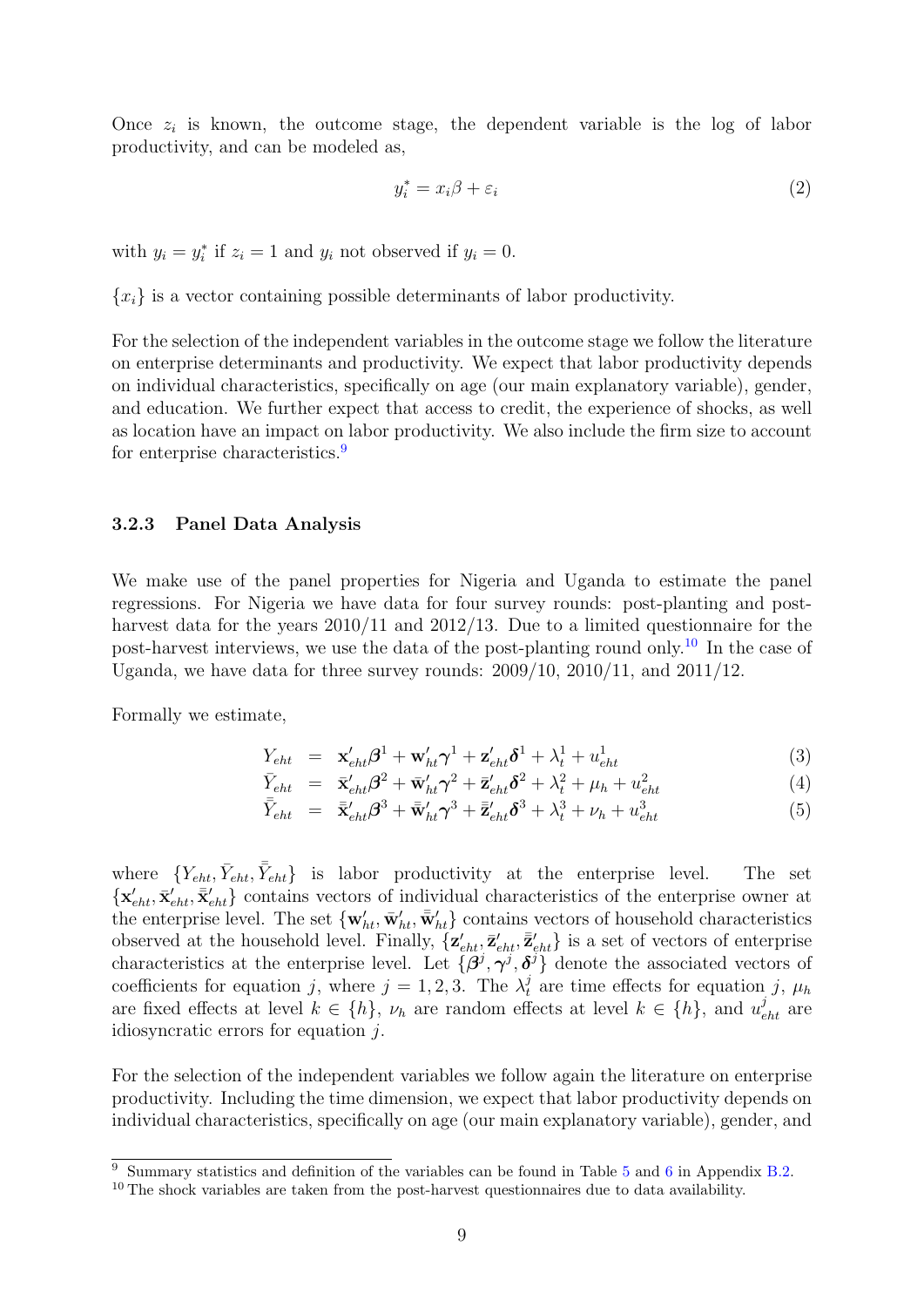education. We also test the variable migration, indicating if the enterprise owner moved from another district or country to the current place of residence. We further expect that access to credit and the experience of shocks have an impact on labor productivity. We also include the firm size and the number of months an enterprise operates per year to account for enterprise characteristics.[11](#page-12-1)

### <span id="page-12-0"></span>4 Results

In this section we present and discuss our empirical findings. In section [4.1](#page-12-2) we study the extent and contribution of non-farm enterprises managed by young adults or of households with young heads. In section [4.2](#page-14-0) we analyze both the determinants of enterprise operation and the productivity of non-farm enterprises by age category.

### <span id="page-12-2"></span>4.1 Prevalence and Contribution

We present a set of descriptive statistics, where we include the share of young entrepreneurs within the non-farm enterprise sector, and the contribution of selfemployment to total household income by the age of the household head.

Table [1](#page-12-3) depicts the shares of enterprise owners by age category. For enterprise owners below the age of 25 the share is always smaller compared to the older age cohorts. The difference is particularly pronounced in Tanzania, where less than 5 percent of all enterprise owners are younger than 25 compared to almost 40 percent in the following age cohort. The difference is also more pronounced in Malawi and Nigeria, while Ethiopia reports a more balanced share of age groups. In the age group 45 and older, the share of households with an enterprise declines again in four out of six countries. This suggests that younger adults are less likely to operate a non-farm enterprise compared to middleage cohorts, confirming our expectation.

| Country  | Age $<25$ | Age $25$ to $34$ | Age $35$ to $44$ | Age $\geq 45$ |
|----------|-----------|------------------|------------------|---------------|
| Ethiopia | 21.53     | 35.97            | 25.45            | 17.05         |
| Malawi   | 11.95     | 37.55            | 25.60            | 24.90         |
| Niger    | 12.22     | 28.65            | 26.28            | 32.85         |
| Nigeria  | 8.50      | 25.89            | 28.77            | 36.84         |
| Tanzania | 4.27      | 39.11            | 33.26            | 23.36         |
| Uganda   | 11.84     | 32.09            | 30.34            | 25.72         |

<span id="page-12-3"></span>Table 1: Prevalence of Non-Farm Enterprises - by Age Category

Notes: Weighted shares; Rural households only.

While young adults present a lower share in enterprise operation, it is important to know which other occupation the youth currently pursues. We find that a high percentage of

<span id="page-12-1"></span> $11$  The variables migration and months in operation are available for Uganda only. Summary statistics and definition of the variables can be found in Table [7](#page-30-0) in Appendix [B.3.](#page-30-1)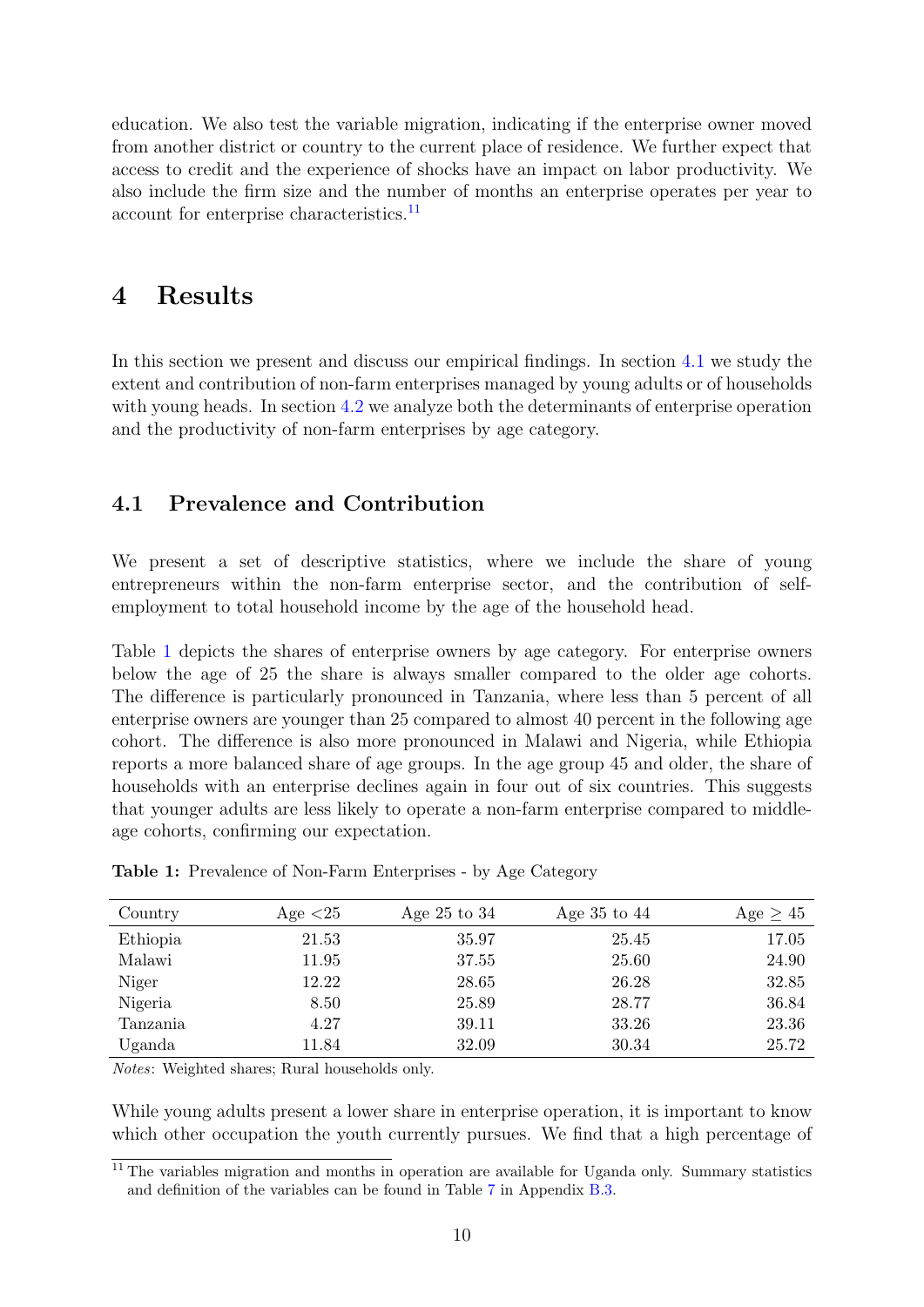the rural youth is still attending school: 48 percent in Ethiopia, 44 percent in Malawi, 63 percent in Nigeria and 53 percent in Uganda. We also find that wage employment is a rather seldom phenomenon in this age group: 4 percent in Ethiopia, 3 percent in Malawi, 4 percent in Nigeria and 18 percent in Uganda.[12](#page-13-0) Therefore young adults might not be excluded or hindered to enter entrepreneurship, but continue to be in education (building up human capital), or pursuing other opportunities that are more beneficial for them.

Using the RIGA data, we calculate the shares of annual net household income by household activity for four countries in our sample: Malawi 2010/11, Niger 2011, Tanzania  $2008/09$ , and Uganda  $2010/11<sup>13</sup>$  $2010/11<sup>13</sup>$  $2010/11<sup>13</sup>$  Figure [1](#page-13-2) shows the share of self-employment towards total household income in four countries by age category.



<span id="page-13-2"></span>Figure 1: Contribution of Activity to Total Household Income

Notes: Authors' own calculations based on the RIGA database; Weighted shares; Rural households only.

<span id="page-13-0"></span><sup>&</sup>lt;sup>12</sup> Rural areas only. All shares are weighted using survey weights. The time frame for wage employment consists of 12 months for Ethiopia, Malawi, and Uganda, and of 7 days for Nigeria.

<span id="page-13-1"></span><sup>13</sup> Household income is calculated closely following the definition by the International Labor Organization (ILO), where household income consists of all receipts whether monetary or in kind that are received by the household or individual household members at annual or more frequent intervals. It excludes windfall gains and other irregular or onetime receipts. The household income calculated in the RIGA data is based on different sources of income: wage, non-wage, dependent and self-employment, that a household can earn over a well-defined reference period. See also [Carletto et al.](#page-23-13) [\(2007\)](#page-23-13).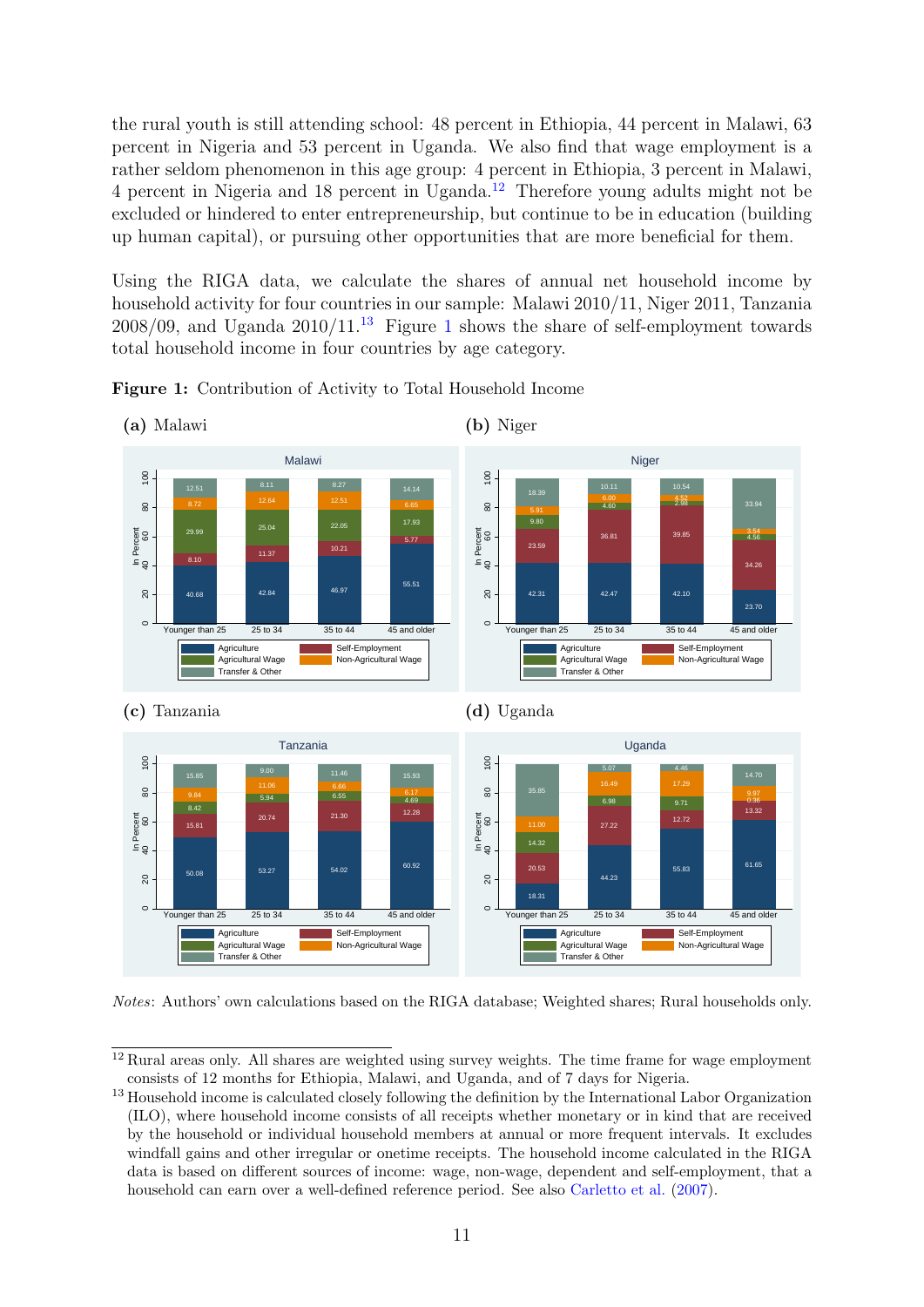Self-employment constitutes a smaller share of income for all households with household heads younger than 25 years compared to middle-age household heads. The differences amount to 3 percentage points in Malawi to 13 percentage points in Niger for the age group 25 to 34, and to -8 percentage points in Uganda to 16 percentage points in Niger for the age group 35 to 44. The Figure also shows that agricultural wage is more important for young heads compared to the middle-age and older cohorts, and that transfers and other income also have a more pronounced share compared to the middle-age cohorts.

#### <span id="page-14-0"></span>4.2 Determinants and Productivity

In this section we investigate labor productivity of non-farm enterprises to determine if enterprises operated by younger enterprise owners show a deviating productivity level. We expect that enterprises operated by older owners are more productive, for example due to experience or better access to finance.

Table [2](#page-14-1) gives a first picture of labor productivity by age category, where we take the age of the enterprise owner in rural Ethiopia, Malawi, Nigeria, and Uganda.

<span id="page-14-1"></span>Figure 2: Productivity Dispersal - by Age Category



Notes: Rural households only.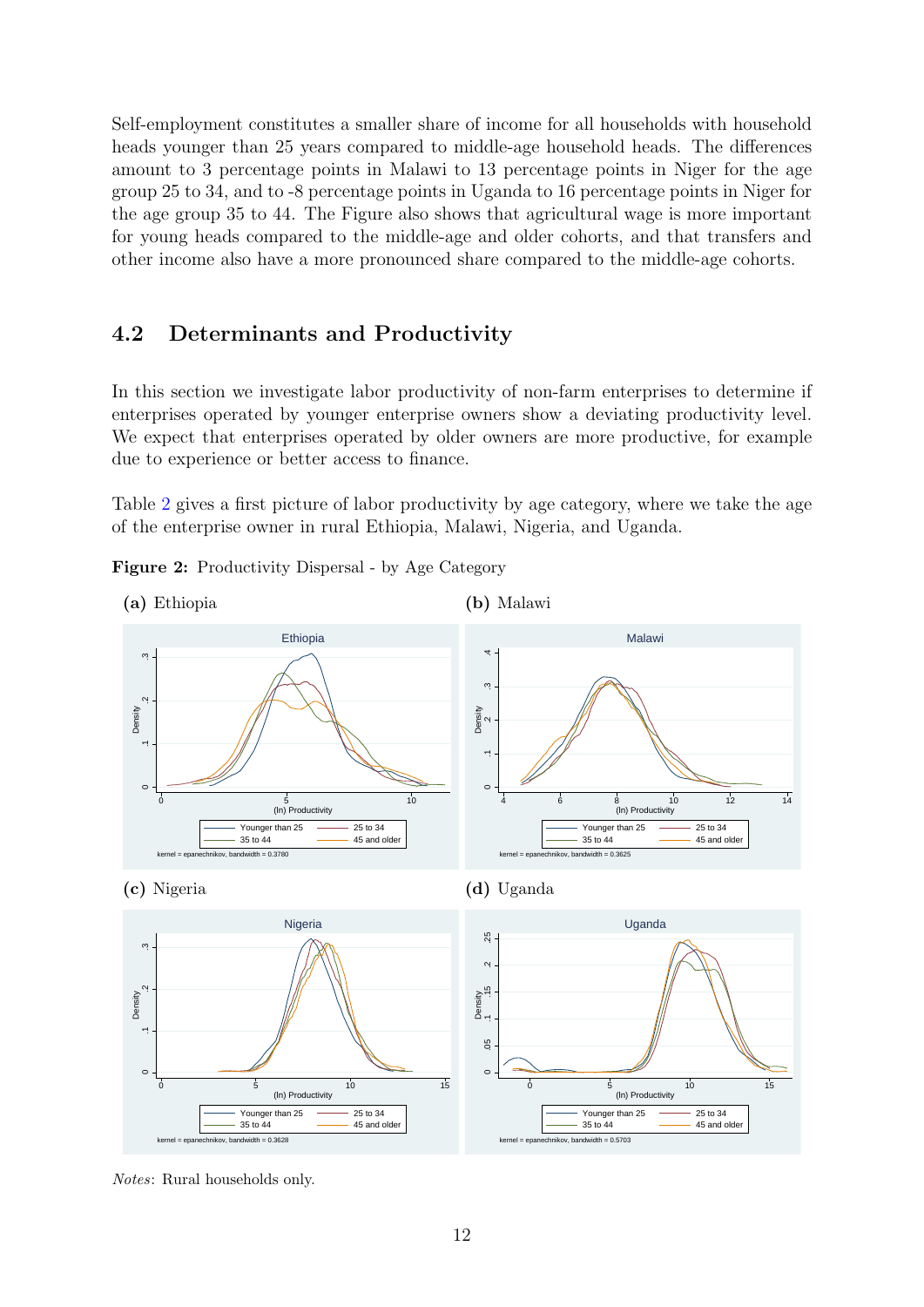We notice that enterprises owned by a person younger than 25 have a slightly lower labor productivity compared to the older age categories. While the differences are minor in Ethiopia and Malawi, they are more pronounced in rural Nigeria and Uganda.

#### 4.2.1 Heckman Selection Model

We continue studying labor productivity using data from these four countries, and also analyze determinants of enterprise operation. We take the complete sample and add the binary variable rural to account for the location of households in rural or urban areas.

Table [2](#page-16-0) reports regression results using the Heckman selection model. The first stage, the selection into non-farm entrepreneurship, is reported in the lower part of the table. For the selection stage we make the assumption that the number of adults in a household selects households into this sector as surplus labor is allocated into these enterprises, while it is not associated with productivity as we take a partial productivity measure (sales or revenues per worker). The results in the second stage can be interpreted as though we observed data for all households in the sample.<sup>[14](#page-15-0)</sup>

First we analyze the variable of the selection stage, the determinants of enterprise operation, in the lower part of the regression table. The individual characteristics are taken from the household head, as we include both households with and without enterprises. The coefficients of the selection variable number of adults are significant and positive in Malawi, Nigeria, and Uganda. The age categories do not have an effect on the likelihood of enterprise operation in Ethiopia, but are significant in the three other countries analyzed. Compared to the reference group (young household heads below the age of 25), the middle-age groups have a significantly higher probability of entering non-farm entrepreneurship, ranging from 5 percentage points in Malawi to almost 15 percentage points in Uganda (25 to 34) and from 4 percentage points in Malawi to 18 percentage points in Nigeria (35 to 44). If heads are 45 and older, the coefficients are either negative, no longer significant, or positive, but with smaller coefficients compared to the middle-age groups. While we identify a significantly lower likelihood for young adults to operate an enterprise compared to older age cohorts in Malawi, Nigeria and Uganda, young heads are possibly not constraint in entering the non-farm business sector, but are still in education or pursuing opportunities in other areas, for example in wage employment.

Among the other variables in the selection stage, the effect of the variable rural is significant and negative in all countries, indicating a lower probability of entering the non-farm sector if households are located in rural areas. Both the effects of the ability to read and write (in three countries) and access to credit (in Ethiopia and Malawi) are significant and positive. The effect of distance is significant and negative in Ethiopia and Malawi, and the variable shock significant and positive in Malawi, suggesting that households are pushed into entrepreneurship if they experienced a shock.

<span id="page-15-0"></span><sup>&</sup>lt;sup>14</sup> We report coefficients in Table [2,](#page-16-0) see Tabel [8](#page-31-0) in Appendix [C](#page-31-1) for marginal effects of the age categories in the selection stage. In the paper we also state marginal effects when reporting the outcomes of the age categories.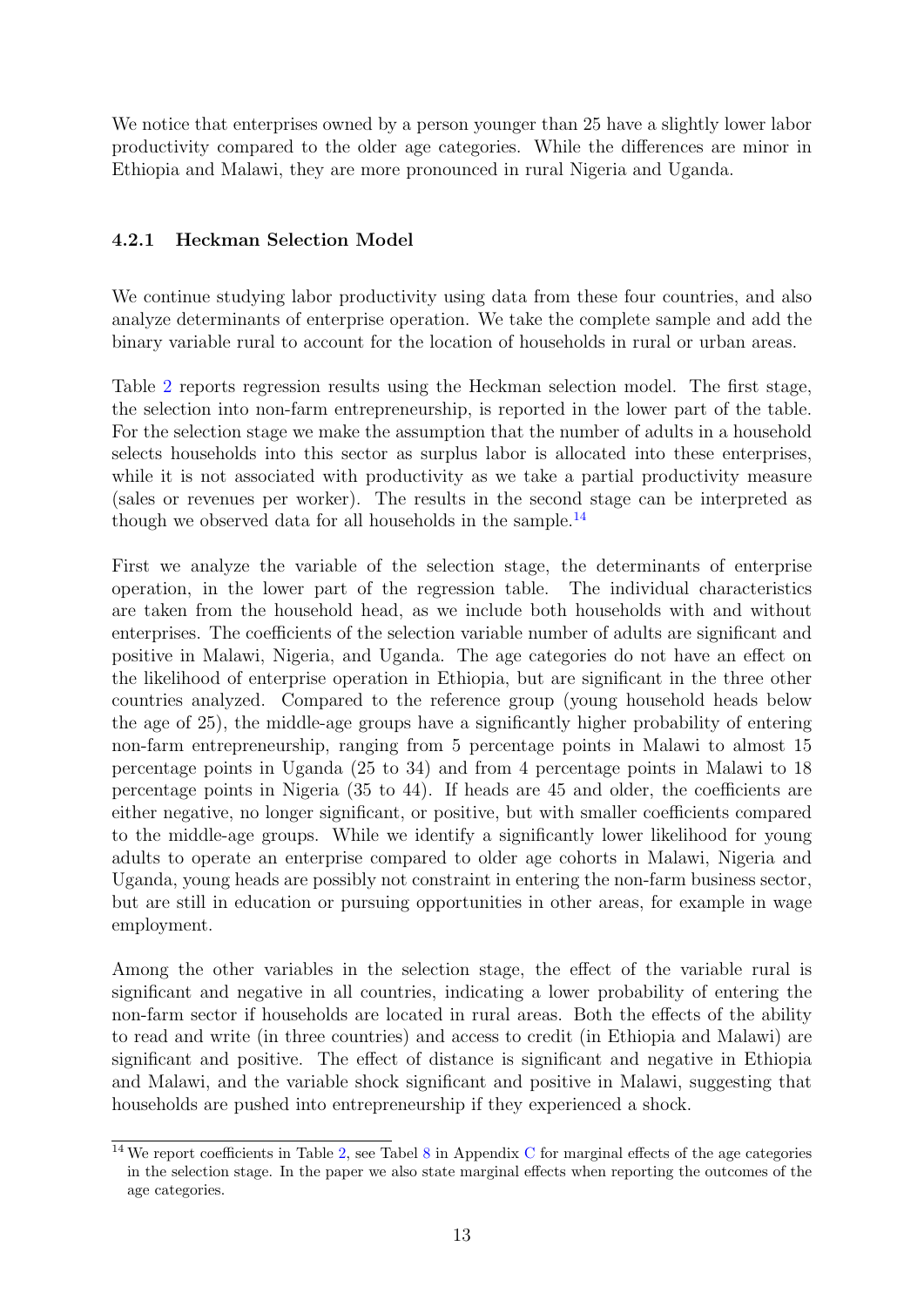|                       | Ethiopia<br>(1) | Malawi<br>(2) | Nigeria<br>(3) | Uganda<br>(4) |
|-----------------------|-----------------|---------------|----------------|---------------|
| (ln) Productivity     |                 |               |                |               |
| Rural                 | $-0.012$        | $-0.592***$   | $-0.206***$    | 0.352         |
|                       | (0.35)          | (0.11)        | (0.07)         | (0.33)        |
| Female                | $-0.631***$     | $-0.579***$   | $-0.309***$    | $-0.239$      |
|                       | (0.14)          | (0.07)        | (0.05)         | (0.15)        |
| Age: 25 to 34         | $-0.090$        | $0.251**$     | 0.107          | $0.532*$      |
|                       | (0.19)          | (0.10)        | (0.10)         | (0.27)        |
| Age: 35 to 44         | $-0.051$        | $0.307***$    | 0.113          | $0.557**$     |
|                       | (0.19)          | (0.12)        | (0.10)         | (0.27)        |
| Age: 45 and older     | 0.234           | $0.210**$     | 0.105          | $0.528**$     |
|                       | (0.24)          | (0.11)        | (0.10)         | (0.26)        |
| Read & Write          | $0.343**$       | $0.337***$    | $0.334***$     | $0.627***$    |
|                       | (0.15)          | (0.08)        | (0.06)         | (0.17)        |
| Credit                | $-0.012$        | $-0.191*$     |                |               |
|                       | (0.19)          | (0.11)        |                |               |
| Shock                 | $-0.357**$      | $-0.403***$   | $-0.132**$     | $-0.283$      |
|                       | (0.15)          | (0.08)        | (0.07)         | (0.20)        |
| Distance              | $-0.228$        | $0.522***$    | $-0.246$       | $-1.989***$   |
|                       | (0.32)          | (0.17)        | (0.16)         | (0.61)        |
| Firm Size             | $-0.190**$      | 0.018         | $-0.148***$    | $-0.018$      |
|                       | (0.08)          | (0.02)        | (0.03)         | (0.03)        |
|                       |                 |               |                |               |
| <b>NFE</b>            |                 |               |                |               |
| Number of Adults      | 0.035           | $0.114***$    | $0.140***$     | $0.065***$    |
|                       | (0.02)          | (0.01)        | (0.02)         | (0.01)        |
| Rural                 | $-1.025***$     | $-0.434***$   | $-0.478***$    | $-0.384***$   |
|                       | (0.09)          | (0.06)        | (0.05)         | (0.09)        |
| Female                | 0.110           | $-0.052$      | $-0.163**$     | $-0.032$      |
|                       | (0.09)          | (0.04)        | (0.07)         | (0.06)        |
| Age: 25 to 34         | 0.143           | $0.159***$    | $0.357**$      | $0.382**$     |
|                       | (0.15)          | (0.06)        | (0.16)         | (0.19)        |
| Age: 35 to 44         | 0.066           | $0.140**$     | $0.551***$     | 0.233         |
|                       | (0.16)          | (0.06)        | (0.16)         | (0.19)        |
| Age: 45 and older     | $-0.179$        | $-0.135**$    | $0.283*$       | 0.006         |
|                       | (0.15)          | (0.06)        | (0.15)         | (0.18)        |
| Read & Write          | $0.206***$      | $0.252***$    | $0.195***$     | 0.064         |
|                       | (0.08)          | (0.04)        | (0.05)         | (0.05)        |
| Credit                | $0.342***$      | $0.257***$    |                |               |
|                       | (0.08)          | (0.05)        |                |               |
| Shock                 | 0.068           | $0.080**$     | $-0.028$       | 0.042         |
|                       | (0.07)          | (0.04)        | (0.05)         | (0.07)        |
| Distance              | $-0.369***$     | $-0.315***$   | $-0.080$       | 0.324         |
|                       | (0.13)          | (0.09)        | (0.13)         | (0.20)        |
| Agro-Ecological Zones | Yes             | Yes           | Yes            | Yes           |
| ${\rm N}$             | 3,892           | 12,496        | 5,859          | 2,477         |
| rho                   | $-0.289$        | $-0.600$      | $-0.421$       | $-0.936$      |
| sigma                 | 1.568           | 1.484         | 1.339          | $3.064\,$     |
| lambda                | $-0.453$        | $-0.891$      | $-0.563$       | $-2.869$      |
| Prob > chi2           | 0.268           | 0.000         | 0.000          | 0.000         |

<span id="page-16-0"></span>Table 2: Heckman Selection Model

Standard errors in parentheses; Household weights included; Coefficients reported.

\*  $p < 0.1$ , \*\*  $p < 0.05$ , \*\*\*  $p < 0.01$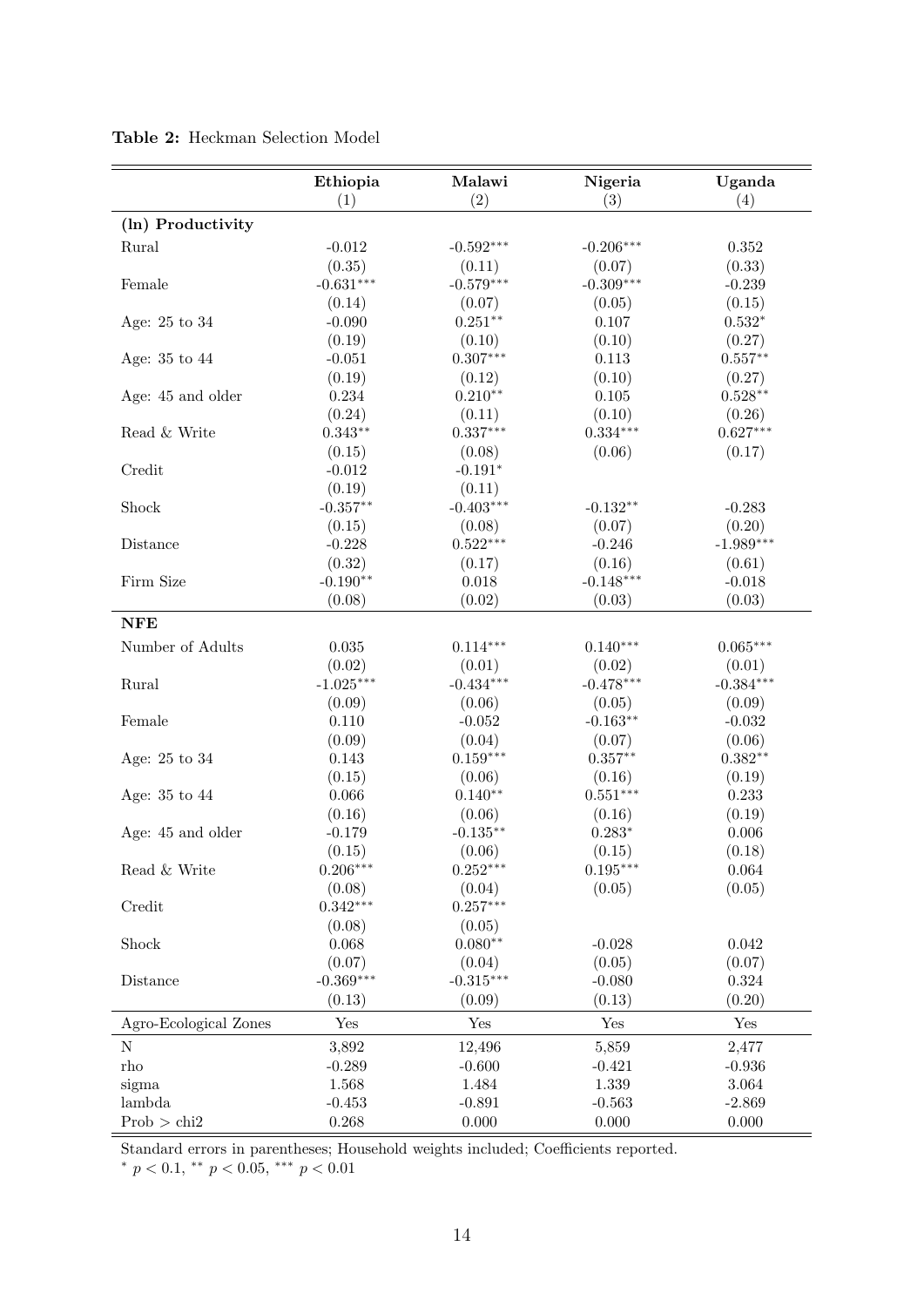Second we analyze the variables of the outcome stage, associated with labor productivity. For the outcome stage we take the individual characteristics of the enterprise owner and add firm size to the regressions to include enterprise characteristics, while the remaining variables remain the same as in the selection stage. The age categories show significant effects on labor productivity in Malawi and Uganda, reporting positive coefficients for older age cohorts, and confirming our expectations that young entrepreneurs operate less productive enterprises. In these two countries older age cohort report a higher labor productivity of 20 to 30 percent compared to young entrepreneurs in Malawi and of 30 to 60 percent in Uganda, conditional on entering the non-farm business sector. However, we do not find significant effects of age in Ethiopia and Nigeria.

Among the remaining variables, we find that the enterprise location in a rural area has a significant and negative effect in Malawi and Nigeria, as well as the gender of the enterprise owner in Ethiopia, Malawi and Nigeria. If the enterprise owner is female, labor productivity is lower compared to male-owned enterprises. The ability to read  $\&$  write, a proxy for education, shows a significant and positive effect in all countries, increasing labor productivity. The effect of access to credit is marginally significant and negative in Malawi, a counter intuitive outcome to what we expected. While access to credit increases the probability of operating an enterprise in the first stage, it seems to reduce labor productivity once the enterprise is in operation in Malawi. A possible explanation could be that households who take out credit are more risk-averse in their choice of business activity and decide to operate less risky, but also less productive businesses. A surprising outcome is also the significant and negative effect of firm size in Ethiopia and Nigeria. As expected, the effect of shocks is significant and negative in Ethiopia, Malawi, and Nigeria. Finally, the effect of distance on labor productivity can go in both directions. It is significant and positive in Malawi, but significant and negative in Uganda. While the negative effect of Uganda is expected, the positive coefficient in Malawi suggests deep rural isolation of enterprises, possibly shielding them from external competition.

Summarizing the results of the age categories in the Heckman selection model, we identify significant and positive effects on enterprise operation among older age cohorts in the first stage (with the exception of Ethiopia), and significant and positive effects on labor productivity in the second stage in Malawi and Uganda. These results confirm our expectations that younger household heads are less likely to operate a non-farm enterprises, and that younger enterprise owners operate less productive businesses.

#### 4.2.2 Panel Data Analysis

In the panel data analysis we make use of panel data from Nigeria and Uganda, and estimate three regressions for each country: first an ordinary least square regression where we hold the wave constant, second a regression including fixed effects, and third a regression including random effects.

Table [3](#page-18-0) reports the results of the panel data analysis. The specification includes, apart from the age categories, a binary location variable, gender, the ability to read and write, number of adults in the household, experience of a shock, use of credit to expand the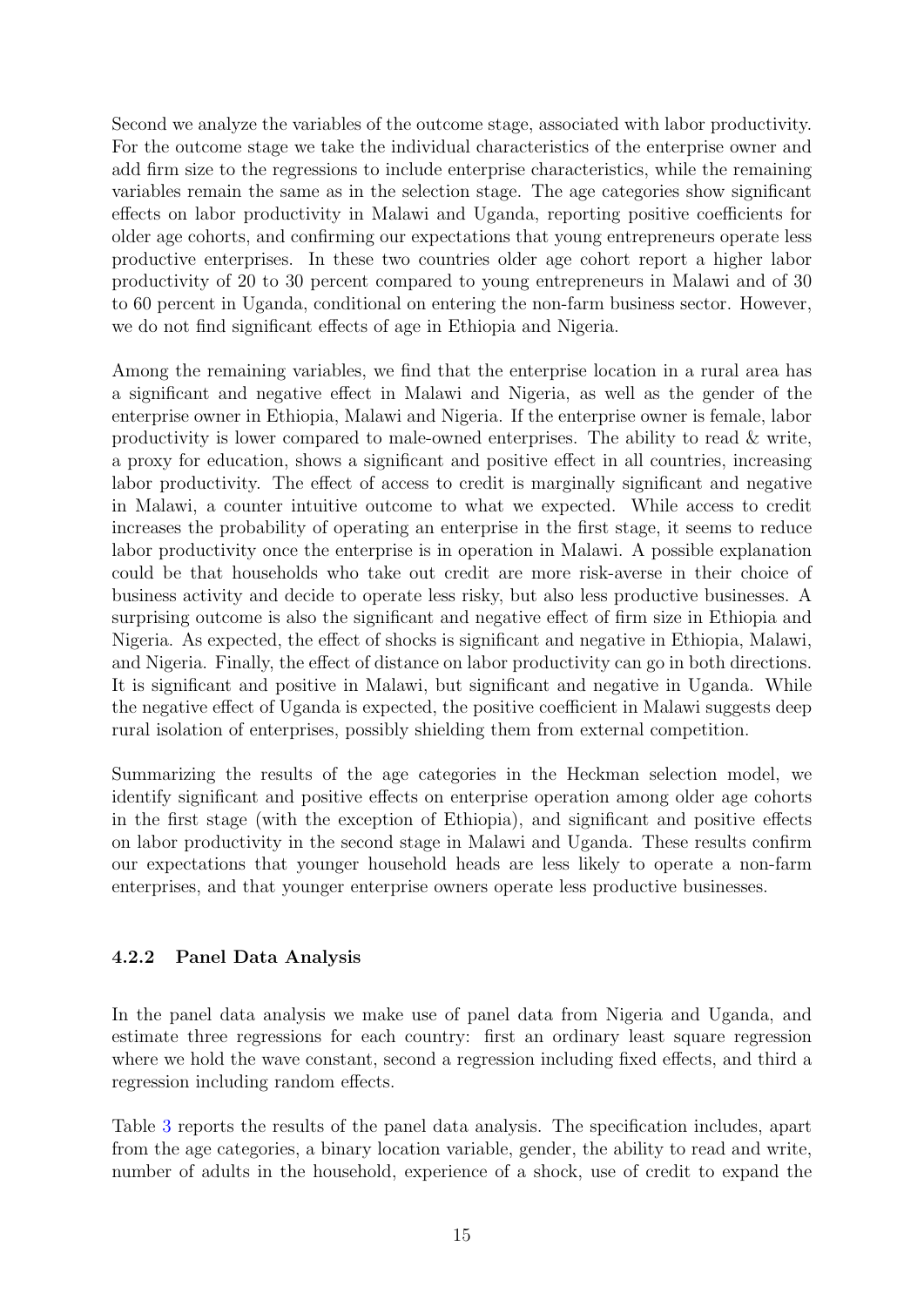business and firm size. For Uganda we further add the variables migration and months in operation. The individual characteristics are taken from the enterprise owner.

| (ln) Productivity   |             | Nigeria     |               |                      | Uganda      |             |
|---------------------|-------------|-------------|---------------|----------------------|-------------|-------------|
|                     | <b>OLS</b>  | FE          | $\mathbf{RE}$ | <b>OLS</b>           | FE          | RE          |
| Rural               | $-0.436***$ | $-0.936***$ | $-0.427***$   | $-0.454***$          | $-0.137$    | $-0.661***$ |
|                     | (0.05)      | (0.26)      | (0.04)        | (0.15)               | (0.48)      | (0.08)      |
| Female              | $-0.583***$ | $-0.748***$ | $-0.669***$   | $-0.427***$          | $-0.608***$ | $-0.653***$ |
|                     | (0.04)      | (0.04)      | (0.03)        | (0.11)               | (0.11)      | (0.07)      |
| Age: 25 to 34       | $0.220***$  | $0.106*$    | $0.197***$    | $0.484**$            | $0.620***$  | $0.644***$  |
|                     | (0.07)      | (0.06)      | (0.05)        | (0.22)               | (0.19)      | (0.14)      |
| Age: 35 to 44       | $0.373***$  | $0.262***$  | $0.328***$    | 0.357                | $0.694***$  | $0.636***$  |
|                     | (0.07)      | (0.07)      | (0.05)        | (0.23)               | (0.22)      | (0.14)      |
| Age: 45 and older   | $0.404***$  | $0.300***$  | $0.350***$    | $-0.002$             | $0.519***$  | $0.278**$   |
|                     | (0.07)      | (0.07)      | (0.05)        | (0.23)               | (0.17)      | (0.14)      |
| Read & Write        | $0.425***$  | $0.115***$  | $0.306***$    | $0.775***$           | $-0.140$    | $0.409***$  |
|                     | (0.04)      | (0.06)      | (0.04)        | (0.14)               | (0.14)      | (0.08)      |
| Migration           |             |             |               | $0.233*$             | 0.149       | $0.234***$  |
|                     |             |             |               | (0.12)               | (0.11)      | (0.07)      |
| Number of Adults    | $0.027**$   | $-0.037$    | 0.010         | $0.112***$           | $0.088***$  | $0.115***$  |
|                     | (0.01)      | (0.04)      | (0.01)        | (0.02)               | (0.03)      | (0.02)      |
| Shock               | $-0.141***$ | $0.122*$    | $-0.027$      | $-0.192*$            | $-0.074$    | $-0.228***$ |
|                     | (0.05)      | (0.07)      | (0.04)        | (0.11)               | (0.08)      | (0.06)      |
| Credit              | $0.445***$  | $0.243***$  | $0.381***$    | $0.814***$           | $0.457***$  | $0.676***$  |
|                     | (0.06)      | (0.07)      | (0.05)        | (0.10)               | (0.11)      | (0.07)      |
| Firm Size           | $-0.110***$ | $-0.124***$ | $-0.094***$   | $-0.016$             | $-0.114***$ | $-0.058***$ |
|                     | (0.03)      | (0.04)      | (0.03)        | (0.03)               | (0.02)      | (0.02)      |
| Months in Operation |             |             |               | $0.117***$           | $0.059***$  | $0.078***$  |
|                     |             |             |               | (0.02)               | (0.02)      | (0.01)      |
| Constant            | $8.417***$  | $9.299***$  | $8.586***$    | 8.996***             | $10.028***$ | $9.657***$  |
|                     | (0.12)      | (0.21)      | (0.11)        | (0.33)               | (0.45)      | (0.24)      |
| Time FE             | Yes         | Yes         | Yes           | $\operatorname{Yes}$ | Yes         | Yes         |
| FE                  | $\rm No$    | Yes         | $\rm No$      | $\rm No$             | Yes         | $\rm No$    |
| RE                  | $\rm No$    | $\rm No$    | Yes           | $\rm No$             | $\rm No$    | Yes         |
| $\mathbf{R}^2$      | 0.163       | 0.115       | 0.147         | $0.165\,$            | 0.108       | 0.173       |
| $\mathbf N$         | 7,755       | 7,755       | 7,786         | 4,501                | 4,501       | 4,506       |

<span id="page-18-0"></span>Table 3: Panel Analysis

Standard errors in parentheses; Household weights included.

\*  $p < 0.1$ , \*\*  $p < 0.05$ , \*\*\*  $p < 0.01$ 

The effect of age is significant and positive for almost all regressions and age categories. The only exception is the OLS regression using data from Uganda, where only the age category 25 to 34 is significant. The differences range between 10 to 40 percent in Nigeria, and between 28 to almost 70 percent in Uganda. Overall we can firmly say that age does have a positive effect on labor productivity over time in Nigeria and Uganda.

We further find that individual characteristics of the enterprise owner are highly significant. The effect of location is significant and negative for most regression results in both countries, and shows lower labor productivity in enterprises located in rural areas. The effect for gender is significant and negative in all regressions. Women-owned enterprise have a lower labor productivity compared to male-owned enterprises. The ability to read and write, a proxy for education, is significant and positive for most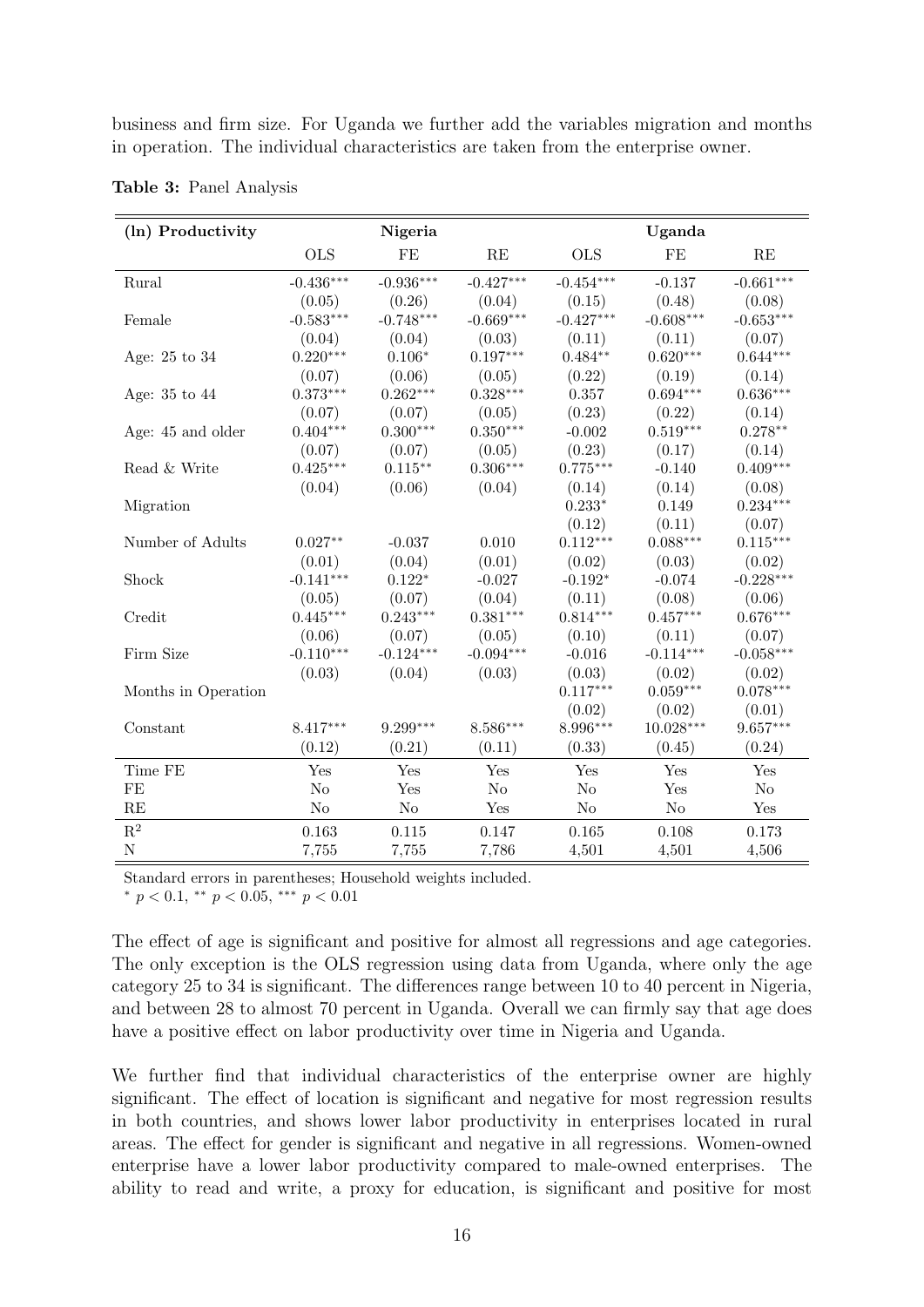regressions, increasing labor productivity of the enterprise. The effect of migration is significant and positive in the OLS and RE regressions.

The significance of the effects of household characteristics vary. The number of adults in a household significantly increases labor productivity in Uganda per additional household member. In Nigeria we only find a significant effect in the OLS regression. The effect of shocks is significant in some of the regressions, and the coefficients report in their majority a negative effect, where significant.

Finally we report the effects of enterprise characteristics. The effect of credit used to expand the business has a significant and positive effect on labor productivity in all regressions. The variable months of enterprise operation, indicating the months of enterprise operation over the past 12 months, is significant and positive in Uganda. For each additional months an enterprise operation throughout the year labor productivity is expected to increase, indicating a better capacity utilization of the firm.

Summarizing this section, we find that enterprise owners belonging to a middle-age or older age category show significantly higher levels of labor productivity in both countries. Compared to the Heckman selection model, taking the age of the enterprise owner and conducting the analysis over time introducing fixed and random effects, shows that age does have a significant and positive effect on labor productivity not only in Uganda, but also in Nigeria.

## 5 Summary and Concluding Remarks

In this paper we present for the first time empirical evidence on (i) the prevalence and contribution, (ii) determinants of enterprise operation, and (iii) labor productivity of young entrepreneurs in rural Africa using the World Bank's recent LSMS-ISA data set. Our results confirm that non-farm entrepreneurship is more prevalent among middle-aged than young adults and that households with young heads derive a smaller share of total household income from self-employment. We also find that Africa's young population is less likely to operate an enterprise than older adults. Finally we find that enterprises owned by young entrepreneurs are less productive, also when controlling for individual, household and firm characteristics. In the remaining section we first present the results of our paper in more detail, before discussing conclusions in the second part.

First, we find that young enterprise owners present a lower share among the self-employed and that this difference is particularly pronounced in Tanzania, where less than 5 percent of all enterprise owners are younger than 25 compared to almost 40 percent in the following age cohort. In Ethiopia the shares are more equally distributed, but the middle-aged cohorts are also more prevalent among enterprise owners. Consequently the share of total household income derived from self-employment is lower if the household head is younger than 25 years, with differences between 3 to 12 percentage points compared to the next older age cohort. Second, we establish that age is a significant factor to explain enterprise operation. In Malawi, Nigeria and Uganda, middle-age household heads have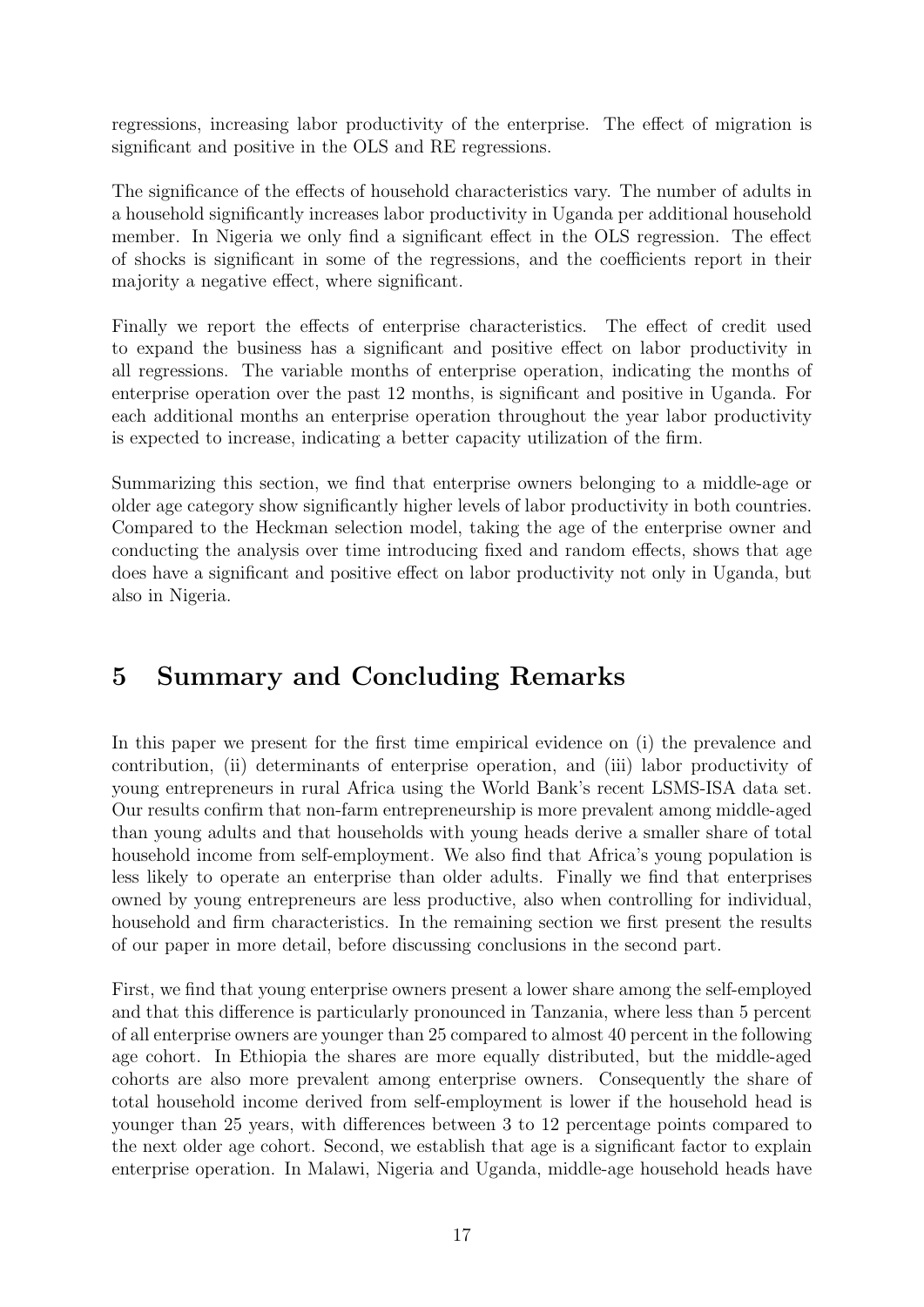a significantly higher likelihood of operating a non-farm enterprise, which varies from 4 to 18 percent points compared to the reference group (younger than 25 years). Among household heads who are aged 45 or older, the pattern is inconsistent and shows both a higher and lower likelihood, as well as insignificant outcomes. Third, we show that labor productivity varies by age group and that young entrepreneurs operate enterprises with lower productivity compared to middle and older aged enterprise owners. While the differences appear to be small in the kernel density estimates, we find significant outcomes by age category in the regression results. In the Heckman selection model the age categories are significant and positive in Malawi and Uganda, where older age cohort report a higher labor productivity of 20 to 60 percent compared to young entrepreneurs, conditional on entering the non-farm business sector. In the panel data analysis, we find that enterprise owners in the older age categories operate enterprises with higher labor productivity in both Nigeria and Uganda. The differences range between 10 to 40 percent in Nigeria, and between 28 to almost 70 percent in Uganda.

The conclusions based on these findings are twofold, given the challenge to provide employment for millions of young job seekers in rural Africa and the potential for nonfarm entrepreneurship to create new employment. First, we suggest policies that create conditions to attract and facilitate non-farm entrepreneurship for young adults interested in entering this sector. Although the findings that young adults present a smaller share in the non-farm enterprise sector and show a lower likelihood of operating an enterprise do not necessarily imply exclusion or discrimination, as many young adults are still in education or pursuing other opportunities, potential entrepreneurs might still face obstacles to start an enterprise, such as lack of experience, training or access to finance. Second, once young entrepreneurs enter the rural non-farm economy, it is important to ensure that they operate enterprises that are productive and have the potential grow. This would require an environment where they can build up assets and gain relevant experience and training to move into higher productivity type of activities. It also implies an environment where they are less exposed to incomplete markets and external shocks, for example through micro insurance schemes or the implementation of social safety nets. Given the numbers of potential young entrepreneurs, the efficiency gains for dealing with incomplete or missing markets and limited social protection could be substantial. If more young adults enter the non-farm sector to start enterprises, and if these enterprises grow and survive, they have the potential to provide part of the employment urgently needed in Africa's rural areas for the increasing number of young labor market entrants over the coming years.

Our paper provides a first, explorative analysis of young entrepreneurs in rural Africa, but calls for more and better research in this area. One of the principal shortcomings of the current analysis is due to data availability. While the LSMS-ISA database offers a rich data set, including a separate section on non-farm entrepreneurship, we face a number of data challenges. First, the differences in the questionnaires of the countries studied only allows for limited comparability, as certain variables or formulation of questions can be found in one, but not in the other questionnaire(s). Second, our measure of productivity is partial and imprecise. And third, useful variables and information are lacking and therefore limiting us in our analysis. For example the possibility to match the type of business activity with enterprise information, or more detailed information of enterprises that stopped operating in order to conduct survival analysis. More and better data needs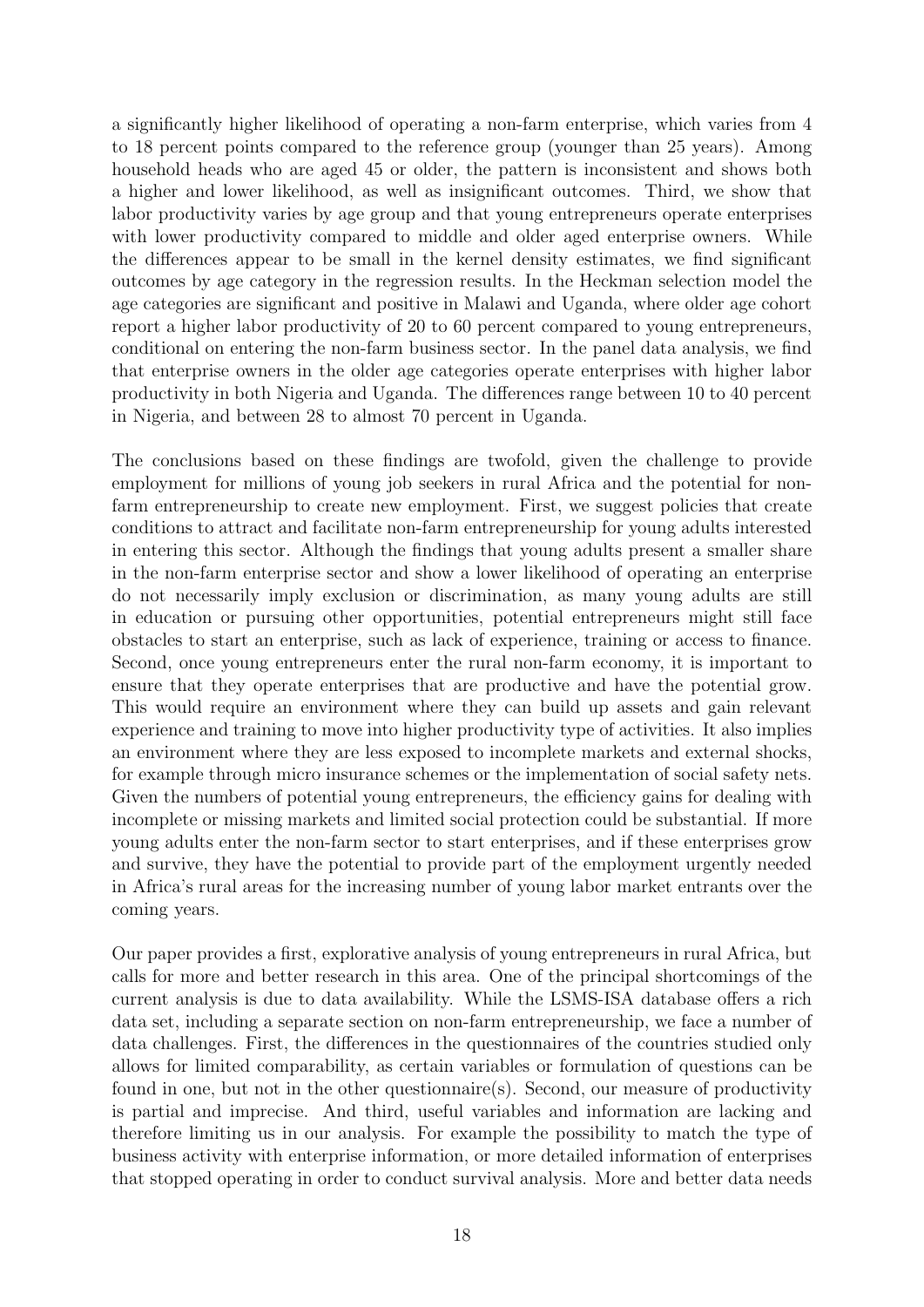to be collected for a more exhaustive and in-depth analysis of the non-farm enterprise sector. Given the need for rural employment of the young population, access to the non-farm business sector and faster productivity growth have the potential to facilitate employment creation and structural transformation in Africa. The benefits of obtaining improved data may be worth the effort.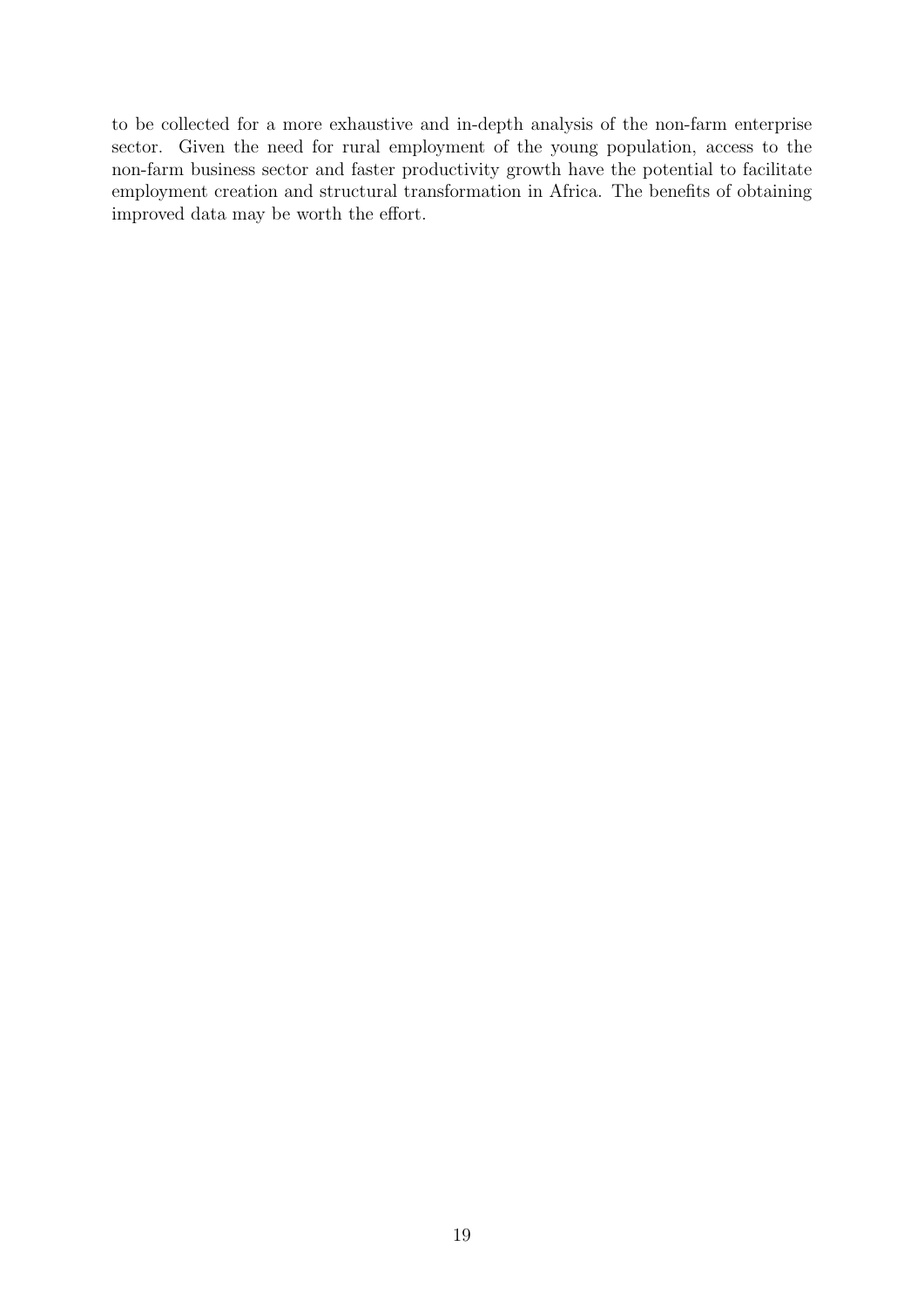## Acknowledgements

We are particularly grateful to Luc Christiaensen for his inspiration, many stimulating discussions and useful comments. We also wish to thank Richard Bluhm, Brian Dillon, Jonathan Kaminski, Amparo Palacios-López, Bob Rijkers, Omar Rodríguez-Torres, Alberto Zezza and other participants at workshops and conferences in Brussels, Lima, Lusaka, Maastricht, Paris and Washington DC. We gratefully acknowledge the comments of an anonymous reviewer. The usual disclaimer applies.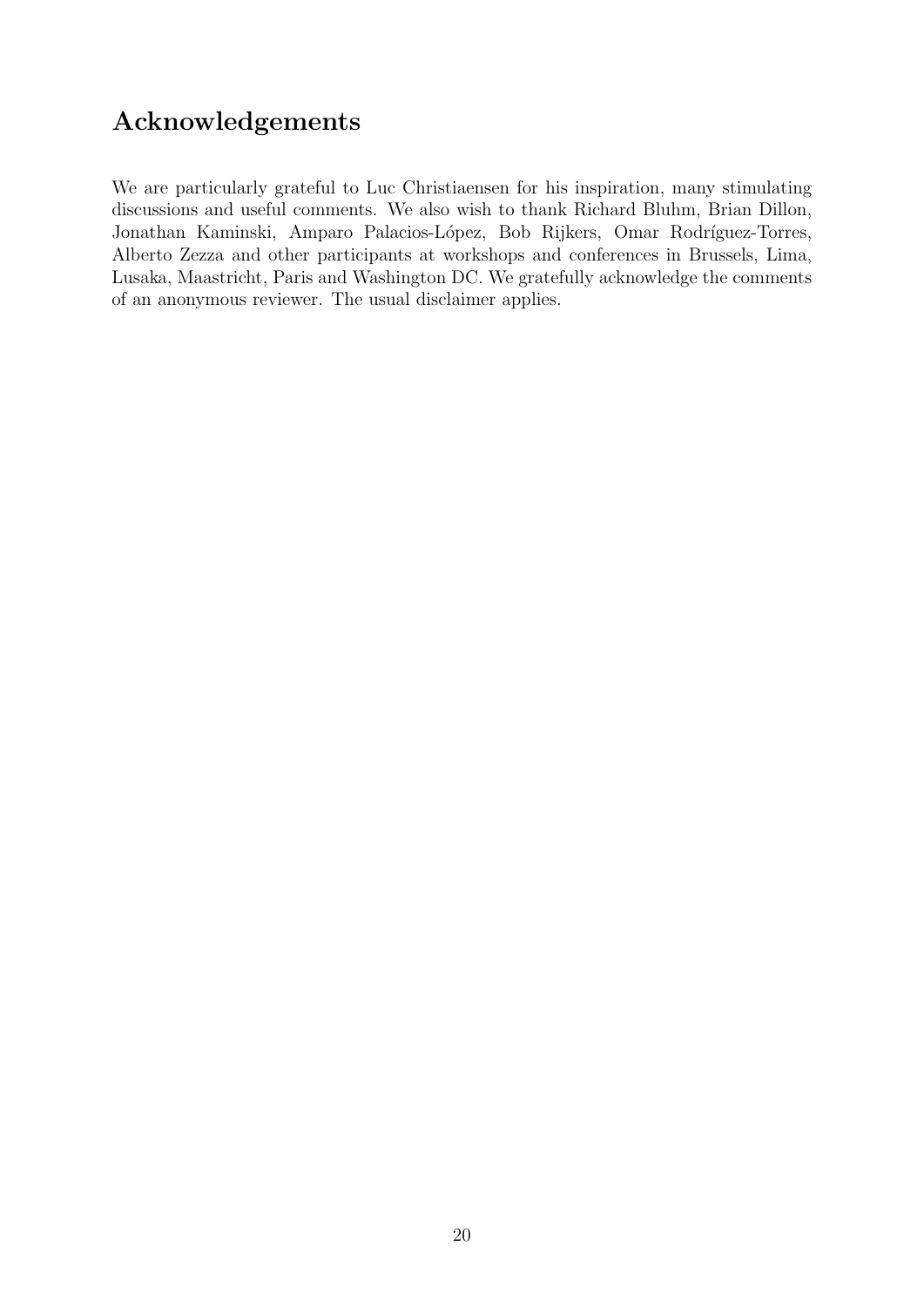## References

- <span id="page-23-9"></span>Abdulai, A. and Delgado, C. (1999). Determinants of Non-Farm Earnings of Farm-Based Husbands and Wives in Northern Ghana. American Journal of Agricultural Economics, 81 (1):117–130.
- <span id="page-23-7"></span>Ackah, C. (2013). Non-Farm Employment and Income in Rural Ghana. Journal of International Development, 25:325–339.
- <span id="page-23-11"></span>Arnold, J., Mattoo, A., and Narciso, G. (2006). Services Inputs and Firm Productivity in Sub-Saharan Africa: Evidence from Firm-Level Data. World Bank Policy Research Working Paper No. 4048, Washington DC: The World Bank.
- <span id="page-23-8"></span>Babatunde, R. and Qaim, M. (2010). Impact of Off-Farm Income on Food Security and Nutrition in Nigeria. Food Policy, 35:303–311.
- <span id="page-23-6"></span>Barrett, C., Reardon, T., and Webb, P. (2001). Non-Farm Income Diversification and Household Livelihood Strategies in Rural Africa: Concepts, Issues, and Policy Implications. Food Policy, 26 (4):315–331.
- <span id="page-23-1"></span>Bezu, S. and Barrett, C. (2012). Employment Dynamics in the Rural Non-Farm Sector in Ethiopia: Do the Poor Have Time on their Side? Journal of Development Studies, 48(9):1223–1240.
- <span id="page-23-10"></span>Bhaumik, S., Dimova, R., and Nugent, J. (2011). Off-Farm Labor Supply and Labor Markets in Rapidly Changing Circumstances: Bulgaria during Transition. Economic Systems, 35:378–389.
- <span id="page-23-2"></span>Blattmann, C., Fiala, N., and Martinez, S. (2014). Generating Skilled Self-Employment in Developing Countries: Experimental Evidence from Uganda. Quarterly Journal of Economics, 129 (2):697–752.
- <span id="page-23-13"></span>Carletto, G., Covarrubias, K., Davis, B., Krausova, M., and Winters, P. (2007). Rural Income Generating Activities Study: Methodological Note on the Construction of Income Aggregates. Technical report, FAO.
- <span id="page-23-4"></span>Davis, B., Winters, P., Carletto, G., Covarrubias, K., Quinones, E., Zezza, A., Stamoulis, K., Bonomi, G., and DiGuiseppe, S. (2010). A Cross-Country Comparison of Rural Income Generating Activities. World Development, 38 (1):48–63.
- <span id="page-23-5"></span>Davis, J. and Bezemer, D. (2004). The Development of the Rural Non-Farm Economy in Developing Countries and Transition Economies: Key Emerging and Conceptual Issues. Chatham, UK: Natural Resources Institute.
- <span id="page-23-0"></span>Dercon, S. (2009). Rural Poverty: Old Challenges in New Contexts. World Bank Research Observer, 24(1):1–28.
- <span id="page-23-12"></span>Dethier, J., Hirn, M., and Straub, S. (2010). Explaining Enterprise Performance in Developing Countries with Business Climate Survey Data. World Bank Research Observer, 26:258–309.
- <span id="page-23-3"></span>DIAL (2007). Youth and Labor Markets in Africa: A Critical Review of the Literature. Working Paper DT/2007-02.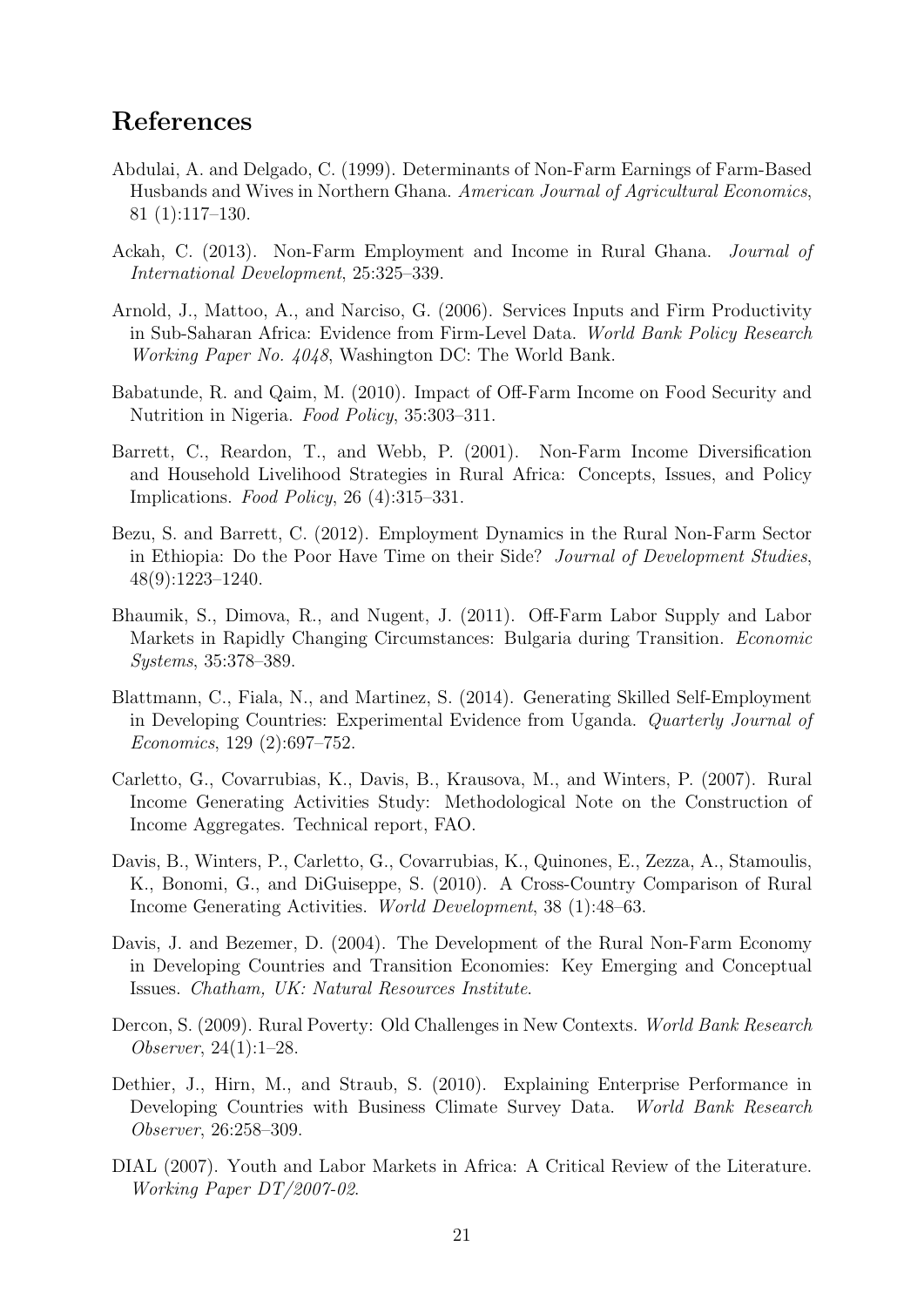- <span id="page-24-13"></span>Dollar, D., Hallword-Driemeier, M., and Mengistae, T. (2005). Investment Climate and Firm Performance in Developing Countries. Economic Development and Cultural *Change*, 54  $(1):1-31$ .
- <span id="page-24-14"></span>Eifert, B., Gelb, A., and Ramachandran, V. (2008). The Cost of Doing Business in Africa: Evidence from Enterprise Survey Data. World Development, 36 (9):1531–1546.
- <span id="page-24-12"></span>Fox, L., Haines, G., Munoz, J., and Thomas, A. (2013). Africa's Got Work to Do: Employment Prospects in the New Century. IMF Working Paper No. 13.
- <span id="page-24-0"></span>Fox, L. and Pimhidzai, O. (2013). Household Non-Farm Enterprises and Structural Transformation: Evidence from Uganda. Paper presented at the UNU-WIDER Conference on Inclusive Growth in Africa, Helsinki.
- <span id="page-24-4"></span>Fox, L. and Sohnesen, T. (2013). Household Enterprises in Mozambique: Key to Poverty Reduction but not on the Development Agenda? Policy Research Working Paper No. 6570. Washington DC: The World Bank.
- <span id="page-24-15"></span>Frazer, G. (2005). Which Firms Die? A Look at Manufacturing Firm Exit in Ghana. Economic Development and Cultural Change, 53 (3):585–617.
- <span id="page-24-3"></span>Grindling, T. and Newhouse, D. (2014). Self-Employment in the Developing World. World Development, 56:313–331.
- <span id="page-24-10"></span>Havnevik, K., Haarsmar, M., and Sandström, E. (2003). Rural Development and the Private Sector in Sub-Saharan Africa: SIDA's Experiences and Approaches in the 1990s. Stockholm: SIDA Evaluation 03/18.
- <span id="page-24-9"></span>Lanjouw, J. and Lanjouw, P. (2001). The Rural Non-Farm Sector: Issues and Evidence from Developing Countries. Agricultural Economics, 26:1–23.
- <span id="page-24-2"></span>Leavy, J. and Smith, S. (2010). Future Farmers: Youth Aspirations, Expectations and Life Choices. FAC Discussion Paper No. 13, Future Agricultures.
- <span id="page-24-8"></span>Lewis, W. (1954). Economic Development with Unlimited Supplies of Labour. The Manchester School.
- <span id="page-24-1"></span>McArthur, J. (2014). Pushing the Employment Frontiers for Africa's Rural and Urban Youth. The Brookings Institution: Africa Growth Initiative.
- <span id="page-24-6"></span>Nagler, P. and Naudé, W. (2014a). Labor Productivity in Rural African Enterprises: Empirical Evidence from the LSMS-ISA. IZA Discussion Paper No. 8524.
- <span id="page-24-7"></span>Nagler, P. and Naudé, W. (2014b). Non-Farm Entrepreneurship in Rural Africa: Patterns and Determinants. IZA Discussion Paper No. 8008.
- <span id="page-24-5"></span>Namatovu, R., Dawa, S., Mulira, F., Katongole., C., and Nyongesa, S. (2012). Rural Youth Entrepreneurs in East Africa: A View from Uganda and Kenya. *ICBE-RF* Research Report No. 32/12.
- <span id="page-24-11"></span>Naudé, W. (2011). Entrepreneurship is not a Binding Constraint on Growth and Development in the Poorest Countries. World Development, 39 (1):33–44.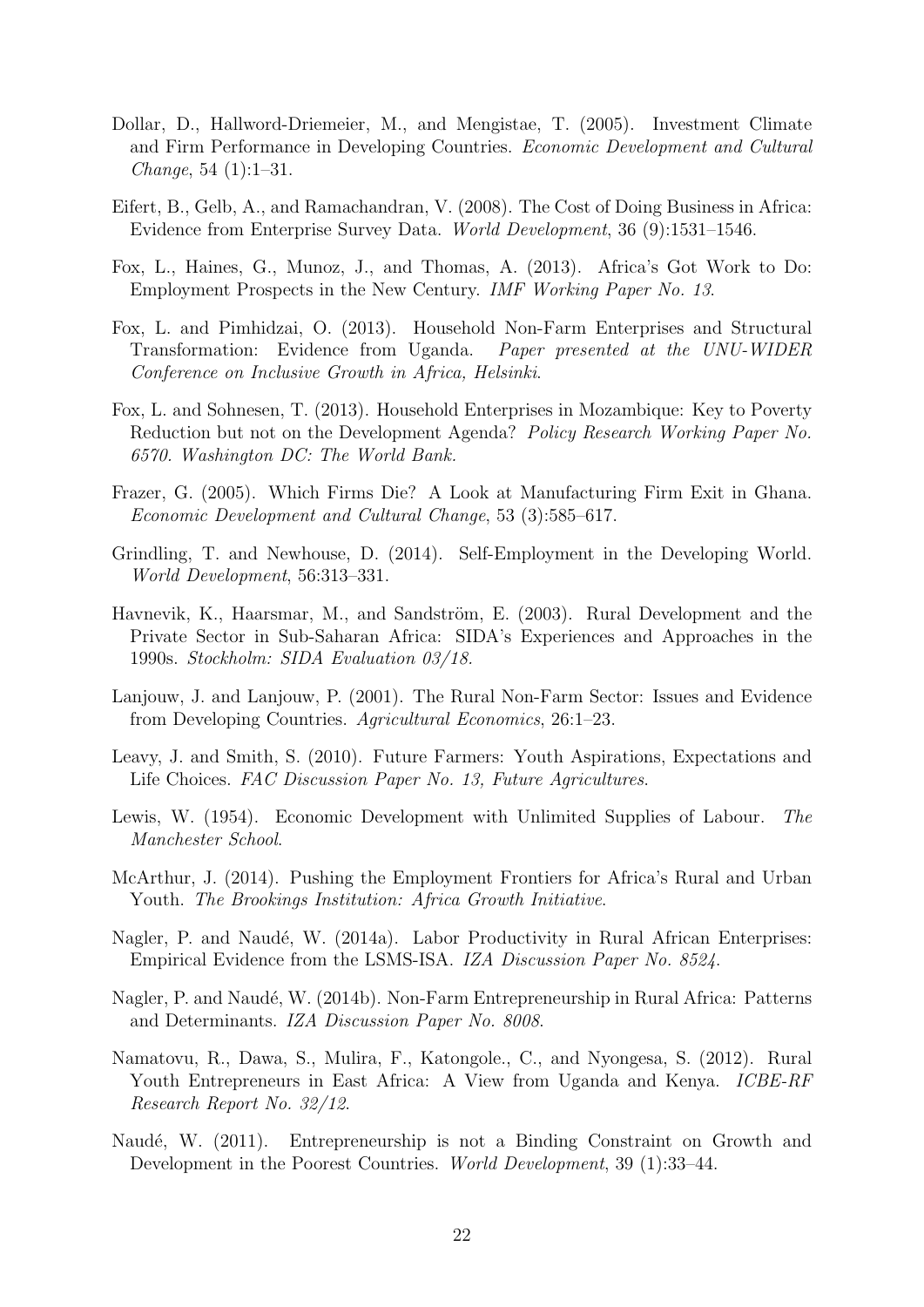- <span id="page-25-13"></span>Owoo, N. and Naudé, W. (2014). Non-Farm Enterprise Performance and Spatial Autocorrelation in Rural Africa: Evidence from Ethiopia and Nigeria. IZA Discussion Paper No. 8295.
- <span id="page-25-1"></span>Pieters, J. (2013). Youth Employment in Developing Countries. IZA Research Report No. 58.
- <span id="page-25-4"></span>Potts, D. (2012). Challenging the Myths of Urban Dynamics in Sub-Saharan Africa: The Evidence from Nigeria. World Development, 40(7):1382 – 1393.
- <span id="page-25-0"></span>Pye-Smith, C. (2012). Increasing Rural Employment in Sub-Saharan Africa. CTA Policy Brief No. 4.
- <span id="page-25-9"></span>Reardon, T. (1997). Using Evidence of Household Income Diversification to Inform Study of the Rural Non-Farm Labor Market in Africa. World Development, 25 (5):735–747.
- <span id="page-25-5"></span>Reardon, T., Berdegue, J., Barrett, C., and Stamoulis, K. (2006). Household Income Diversification into Rural Non-Farm Activities. Baltimore: Johns Hopkins University Press.
- <span id="page-25-7"></span>Rijkers, B. and Costa, R. (2012). Gender and Rural Non-Farm Entrepreneurship. World Development, 40 (12):2411–2426.
- <span id="page-25-8"></span>Rijkers, B. and Söderbom, M. (2013). The Effects of Risk and Shocks on Non-Farm Enterprise Development in Rural Ethiopia. World Development, 45:119–136.
- <span id="page-25-14"></span>Rijkers, B., Söderbom, M., and Loening, J. (2010). A Rural-Urban Comparison of Manufacturing Enterprise Performance in Ethiopia. World Development, 38 (9):1278– 1296.
- <span id="page-25-11"></span>Roepstorff, T. and Wiggens, S. (2011). New Global Realities Governing Agribusiness. UNIDO: Vienna.
- <span id="page-25-15"></span>Söderbom, M. and Teal, F. (2004). Size and Efficiency in African Manufacturing Firms: Evidence from Firm-Level Panel Data. Journal of Development Economics, 73 (1):369– 394.
- <span id="page-25-16"></span>Söderbom, M., Teal, F., and Harding, A. (2006). The Determinants of Survival among African Manufacturng Firms. Economic Development and Cultural Change, 54 (3):533– 555.
- <span id="page-25-6"></span>Start, D. (2001). The Rise and Fall of the Rural Non-Farm Economy: Poverty Impacts and Policy Options. Development Policy Review, 19 (4):491–505.
- <span id="page-25-12"></span>Syverson, C. (2011). What Determines Productivity? Journal of Economic Literature, 49 (2):326–365.
- <span id="page-25-2"></span>Teal, F. (2014). Employment Creation, Poverty and the Structure of the Job Market in Nigeria. CSAE Working Paper WPS 2014/18.
- <span id="page-25-3"></span>van der Geest, K. (2010). Rural Youth Employment in Developing Countries: A Global View. FAO Overview No. 1, Rome : Food and Agricultural Organization.
- <span id="page-25-10"></span>Wiggens, S. (2000). Interpreting Changes from the 1970s to the 1990s in African Agriculture through Village Studies. World Development, 28 (4):631–662.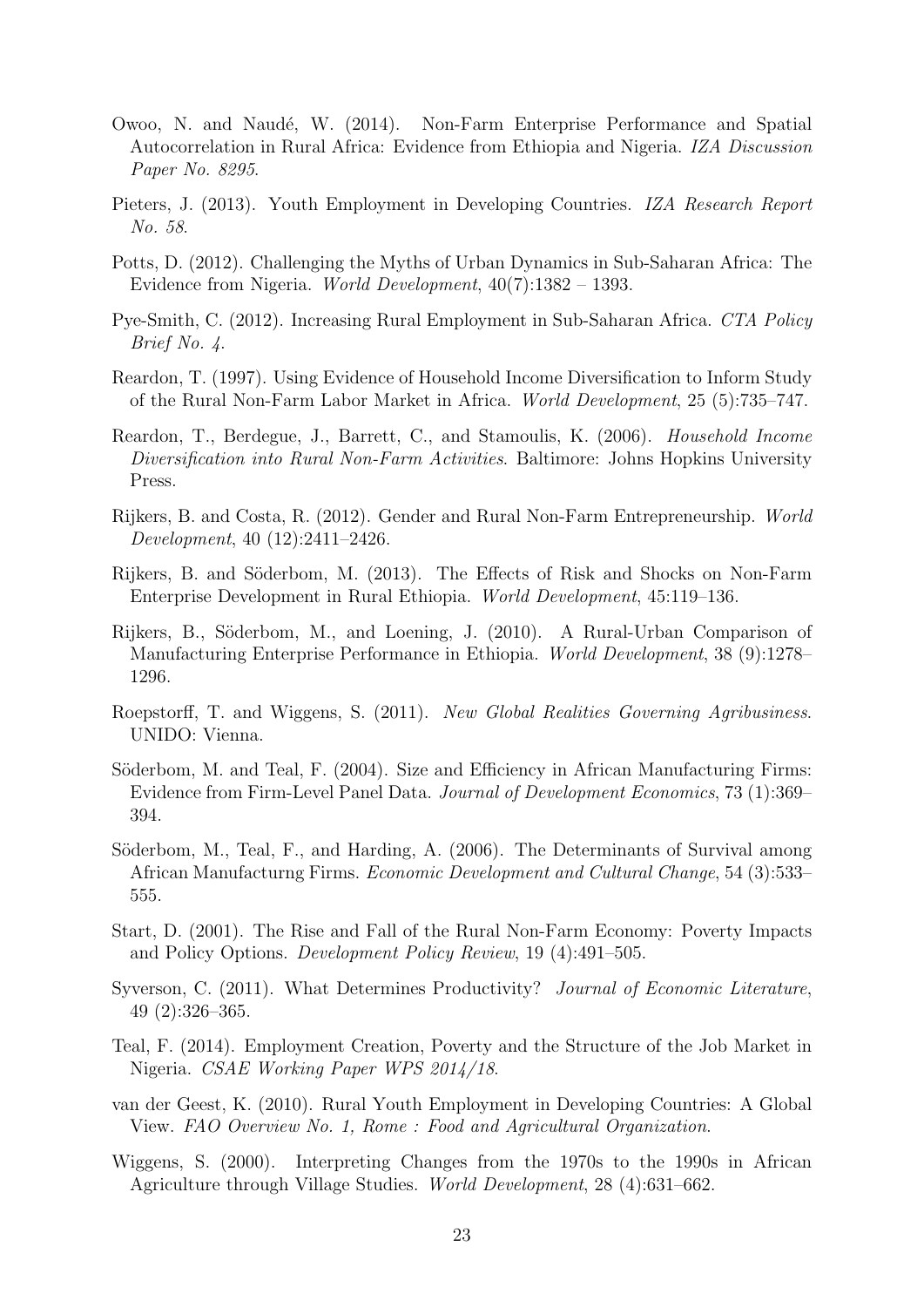## A Appendix: Data Manipulation

#### All Estimates

We replace the age of the household head or enterprise owner with the median age in case the age variable is missing, below 15 or above 99. This happens however only for very few observations.

#### Panel Data Analysis

Households are visited and interviewed during the first survey round, and households operating a non-farm enterprise are registered in the respective section. Due to the panel design, the same households are visited again in the consecutive survey rounds. If a household of the previous round is no longer operating an enterprise, the household is still registered in the respective section, but does not fill out the questions on nonfarm entrepreneurship. Therefore it is possible to identify the enterprises that were discontinued since the last survey round if the enterprises can clearly be tracked over the waves. If not, it is possible to know the number of enterprises that were discontinued. In Uganda, various "empty" observations in follow-up surveys do not have observations in the previous survey round(s), and we decide to exclude these observations, as it is not clear what kind of information they present, if they are discontinued enterprises or false observations. We delete 82 out of 7,985 observations, resulting in a final database of 7,903 enterprises for the panel data analysis. We do not encounter this issue in Nigeria.

Further data manipulation includes the following: prices are inflation deflated to prices of the first survey round of the respective country, using the IMF's inflation index of average consumer prices (percentage change). Furthermore prices are "winsorized" at 1 percent. We also "winsorize" the number of employees at 1 percent. We further replace a few outlier values, for example if the months in operation exceeded 12 months.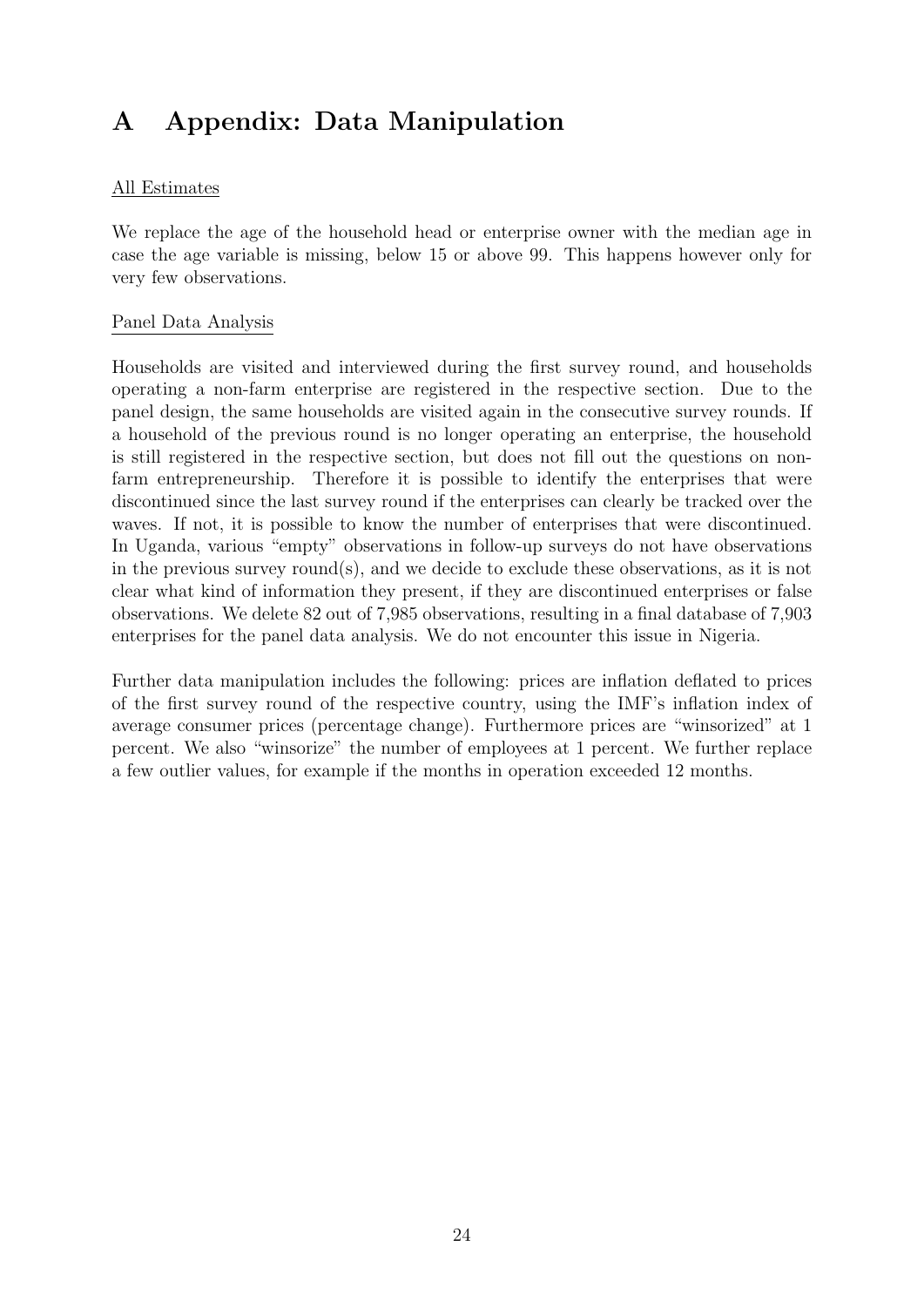# B Appendix: Summary Statistics

## B.1 Age Categories

Table 4: Summary Statistics - Age Categories

|                    | Ethiopia | Malawi    | Niger | Nigeria | Tanzania | Uganda |
|--------------------|----------|-----------|-------|---------|----------|--------|
| Younger than 25    | 196      | 220       | 281   | 234     |          | 105    |
| Age: $25$ to $34$  | 338      | 695       | 628   | 697     | 35       | 312    |
| Age: $35$ to $44$  | 260      | 480       | 549   | 762     | 31       | 344    |
| Age: Older than 45 | 178      | 472       | 729   | 941     | 24       | 319    |
| Total              | 972      | $1.867\,$ | 2,187 | 2,634   | 93       | 1,080  |

Notes: Rural areas only.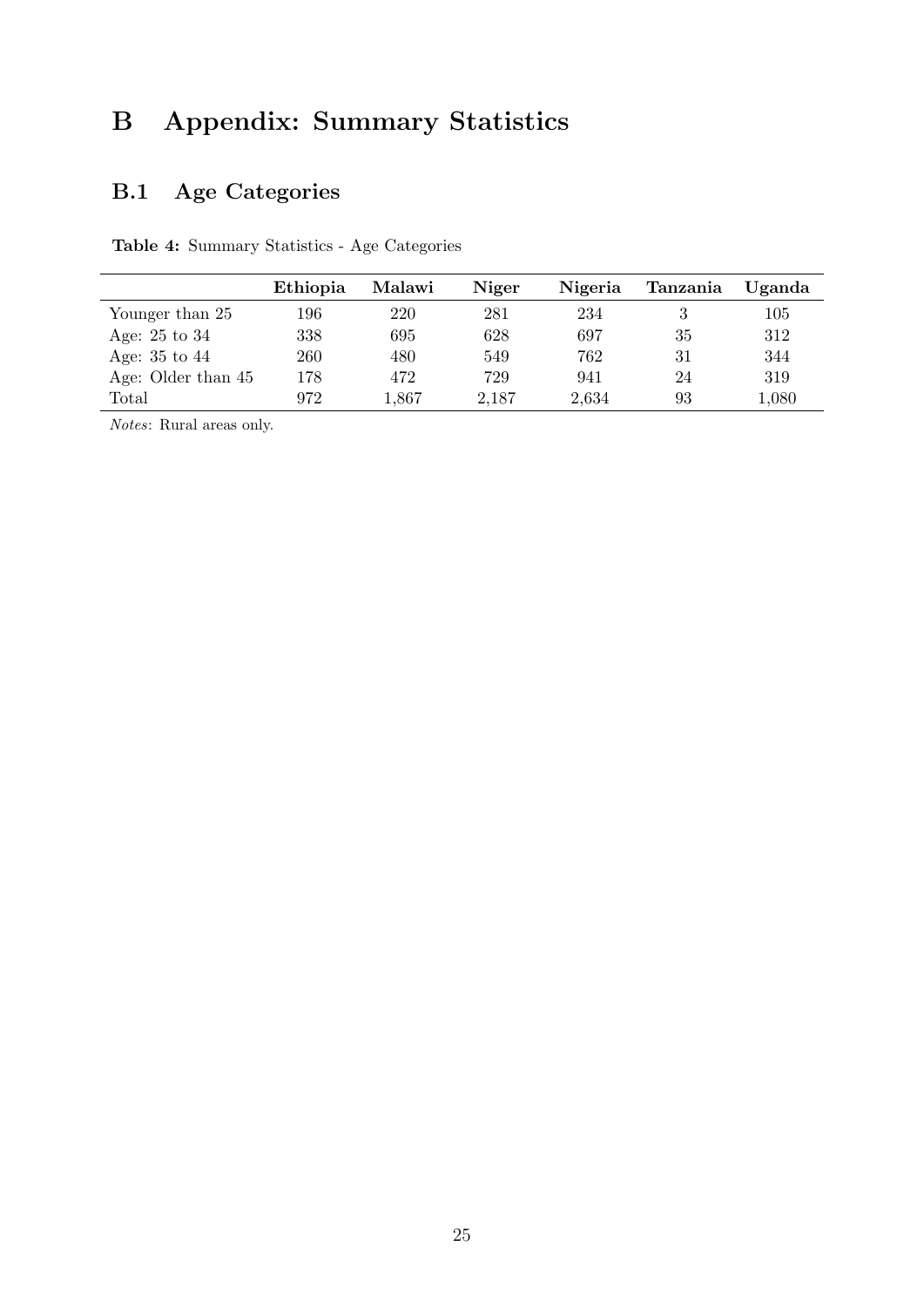## <span id="page-28-2"></span>B.2 Heckman Selection Model

|                                   | Ethiopia |      |        | Malawi |      |        |
|-----------------------------------|----------|------|--------|--------|------|--------|
|                                   | Obs      | Mean | St Dev | Obs    | Mean | St Dev |
| <b>Individual Characteristics</b> |          |      |        |        |      |        |
| Household Head                    |          |      |        |        |      |        |
| Female                            | 4,150    | 0.25 | 0.43   | 12,506 | 0.24 | 0.43   |
| Age Categorie                     | 4,146    | 3.05 | 0.97   | 12,506 | 2.88 | 1.01   |
| Read & Write                      | 4,131    | 0.41 | 0.49   | 12,506 | 0.68 | 0.47   |
| Enterprise Owner                  |          |      |        |        |      |        |
| Female                            | 1,344    | 0.51 | 0.50   | 2,802  | 0.38 | 0.48   |
| Age Categories                    | 1,342    | 2.52 | 1.02   | 2,802  | 2.62 | 0.96   |
| Read & Write                      | 1,336    | 0.48 | 0.50   | 2,802  | 0.77 | 0.42   |
| <b>Household Characteristics</b>  |          |      |        |        |      |        |
| Number of Adults                  | 4,159    | 4.13 | 2.16   | 12,506 | 2.47 | 1.22   |
| Rural                             | 4,159    | 0.86 | 0.34   | 12,506 | 0.81 | 0.39   |
| Credit                            | 4,087    | 0.25 | 0.42   | 12,506 | 0.13 | 0.34   |
| Shock                             | 4,159    | 0.47 | 0.50   | 12,505 | 0.69 | 0.46   |
| Distance                          | 4,159    | 0.41 | 0.34   | 12,506 | 0.34 | 0.23   |
| <b>Enterprise Characteristics</b> |          |      |        |        |      |        |
| Firm Size                         | 1,470    | 2.25 | 1.86   | 2,809  | 2.59 | 1.73   |

<span id="page-28-0"></span>Table 5: Summary Statistics - Heckman Selection Model

<span id="page-28-1"></span>Table 6: Summary Statistics - Heckman Selection Model

|                                              |       | Nigeria |        |       | Uganda |        |
|----------------------------------------------|-------|---------|--------|-------|--------|--------|
|                                              | Obs   | Mean    | St Dev | Obs   | Mean   | St Dev |
| Individual Characteristics<br>Household Head |       |         |        |       |        |        |
| Female                                       | 6,555 | 0.13    | 0.33   | 3,508 | 0.29   | 0.46   |
| Age Categories                               | 6,537 | 3.42    | 0.79   | 3,506 | 3.18   | 0.89   |
| Read & Write                                 | 6,543 | 0.64    | 0.48   | 3,395 | 0.66   | 0.47   |
| Enterprise Owner                             |       |         |        |       |        |        |
| Female                                       | 4,364 | 0.57    | 0.50   | 1,909 | 0.52   | 0.50   |
| Age Categories                               | 4,358 | 2.92    | 0.99   | 1,907 | 2.85   | 0.98   |
| Read & Write                                 | 4,354 | 0.63    | 0.48   | 1,895 | 0.74   | 0.44   |
| <b>Household Characteristics</b>             |       |         |        |       |        |        |
| Number of Adults                             | 6,555 | 3.35    | 1.89   | 3,508 | 4.10   | 2.51   |
| Rural                                        | 6,558 | 0.66    | 0.47   | 3,511 | 0.76   | 0.43   |
| Shock                                        | 6,558 | 0.31    | 0.46   | 3,444 | 0.46   | 0.50   |
| Distance                                     | 6,558 | 0.20    | 0.20   | 3,102 | 0.22   | 0.19   |
| <b>Enterprise Characteristics</b>            |       |         |        |       |        |        |
| Firm Size                                    | 4,318 | 2.24    | 1.57   | 1,525 | 3.14   | 1.89   |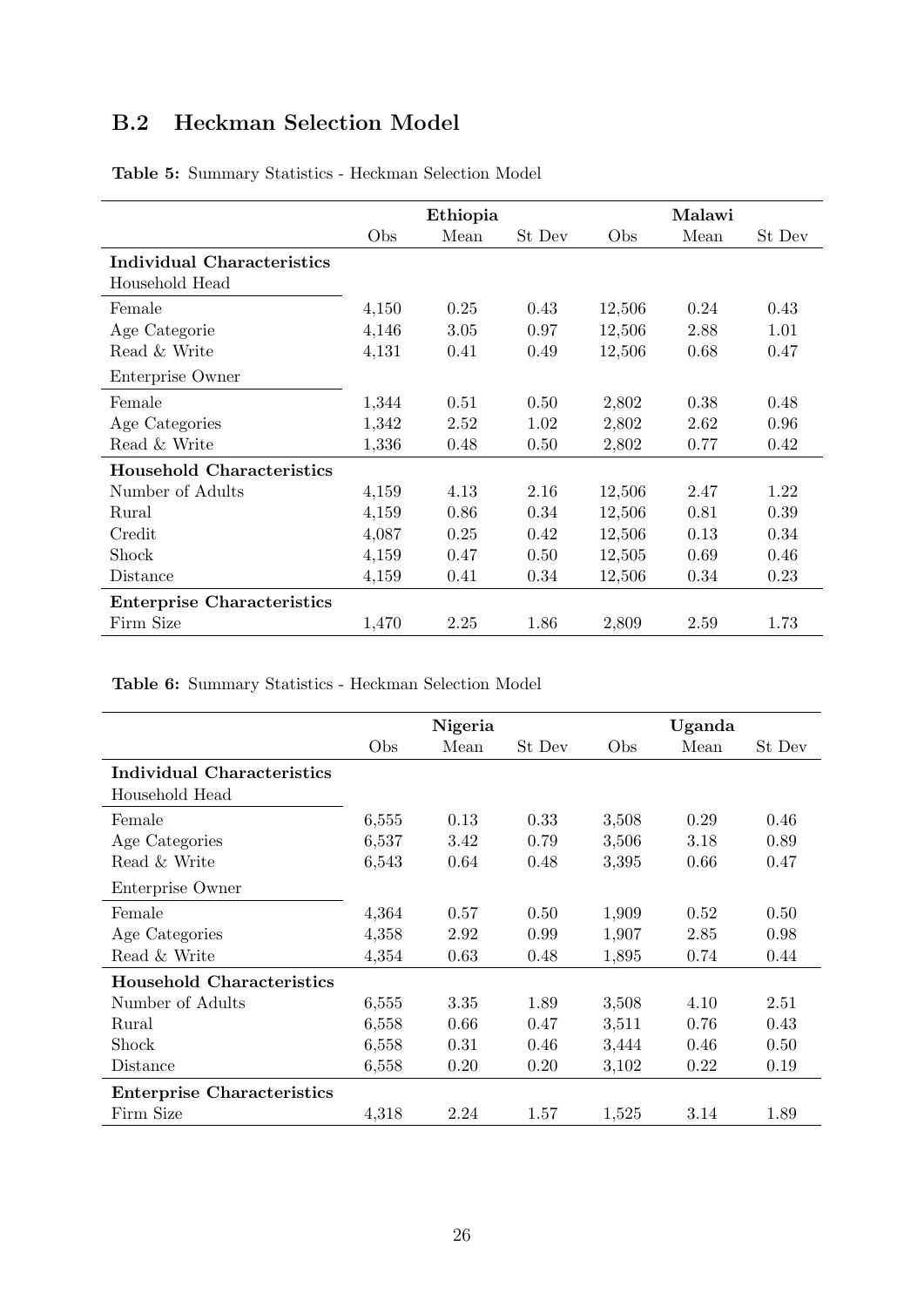### Definition of Variables for the Heckman Selection Model

| Female                | 1 if female.                                                         |
|-----------------------|----------------------------------------------------------------------|
| Age                   | The age categories are defined as: 15 to $24 = 1$ , 25 to $34 = 2$ , |
|                       | 35 to $44 = 3, 45$ and older $= 4$ .                                 |
| Read & Write          | 1 if individual can read and write in any language.                  |
| Number of Adults      | Number of adults age 15 or older in the household.                   |
| Rural                 | 1 if household is located in a rural area.                           |
| Credit                | 1 if household has access to credit. This variable is defined as     |
|                       | general access to credit and does not further specify for which      |
|                       | purpose the household used it.                                       |
| Shock                 | 1 if household experienced a shock. Shocks can be idiosyncratic      |
|                       | (e.g. death or illness of a household member), related to prices     |
|                       | (e.g. increase in the price level of certain goods and services),    |
|                       | related to agriculture (e.g. droughts or floods), or other types     |
|                       | of shocks (not further specified in the questionnaire).              |
| Distance              | Defined as distance to next population center of $20,000$ or more    |
|                       | inhabitants, in 100's of km.                                         |
| Firm Size             | Number of workers in the enterprise.                                 |
| Agro-Ecological Zones | Tropic-warm or tropic-cool, combined with different                  |
|                       | precipitation levels: arid, semi arid, sub humid, humid.             |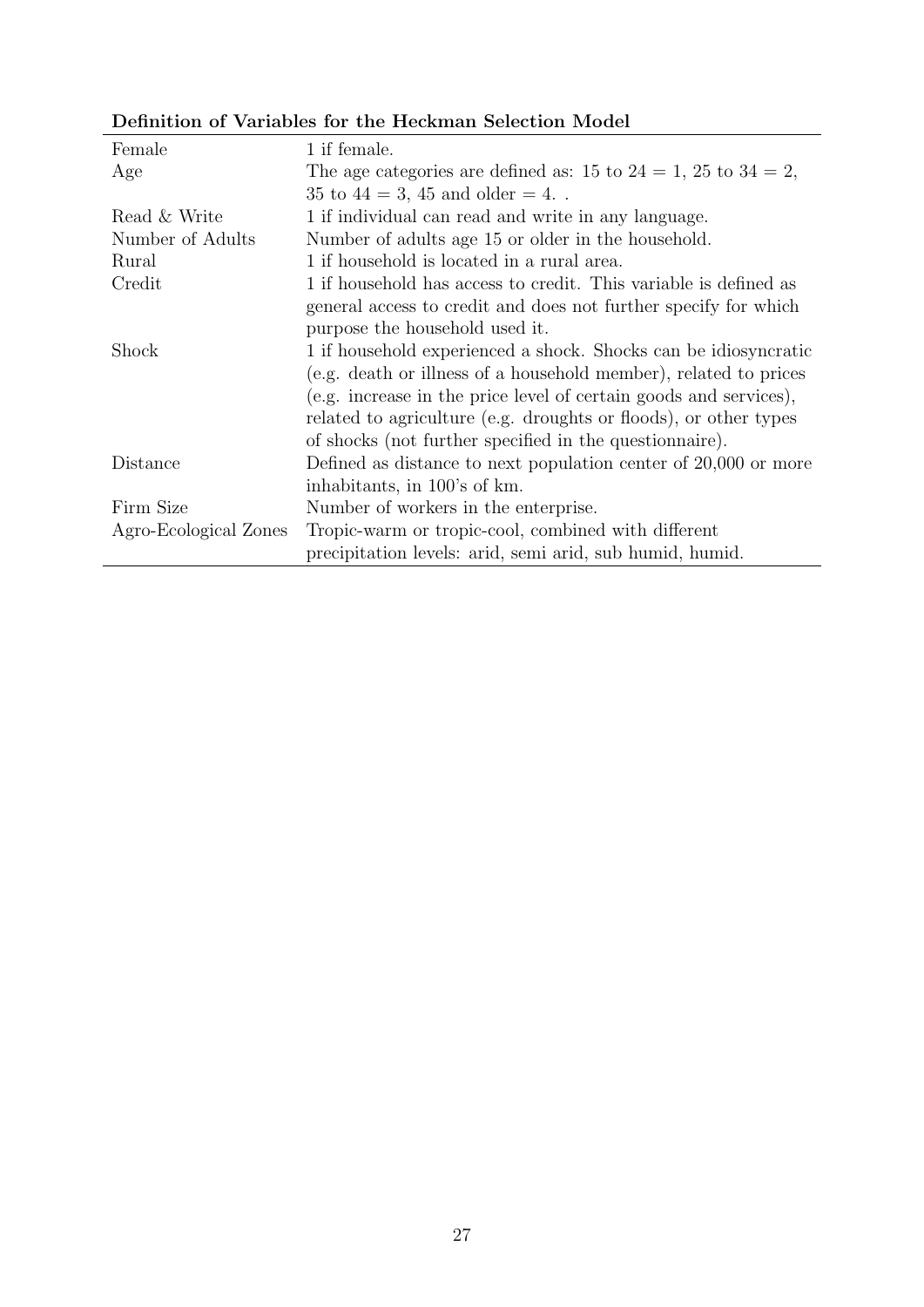## <span id="page-30-1"></span>B.3 Panel Data Analysis

|                                   | Nigeria |      |        | Uganda |      |        |
|-----------------------------------|---------|------|--------|--------|------|--------|
|                                   | Obs     | Mean | St Dev | Obs    | Mean | St Dev |
| <b>Individual Characteristics</b> |         |      |        |        |      |        |
| Female                            | 8,715   | 0.56 | 0.50   | 4,686  | 0.49 | 0.50   |
| Age Categories                    | 8,711   | 2.96 | 0.99   | 4,684  | 2.83 | 0.98   |
| Read & Write                      | 8,687   | 0.64 | 0.48   | 4,530  | 0.75 | 0.43   |
| Migration                         |         |      |        | 4,796  | 0.64 | 0.48   |
| Household Characteristics         |         |      |        |        |      |        |
| Rural                             | 8,715   | 0.62 | 0.49   | 4,795  | 0.71 | 0.45   |
| Number of Adults                  | 8,715   | 3.90 | 2.15   | 4,686  | 3.71 | 2.16   |
| <b>Shock</b>                      | 8,715   | 0.24 | 0.43   | 4,796  | 0.48 | 0.50   |
| <b>Enterprise Characteristics</b> |         |      |        |        |      |        |
| Credit                            | 8,666   | 0.08 | 0.26   | 4,785  | 0.12 | 0.33   |
| Firm Size                         | 8,715   | 2.21 | 2.06   | 4,796  | 4.04 | 2.28   |
| Months in Operation               |         |      |        | 4,779  | 9.59 | 3.49   |

#### <span id="page-30-0"></span>Table 7: Summary Statistics - Panel Data Analysis

### Definition of Variables for the Panel Data Analysis

| Female              | 1 if female.                                                         |  |  |  |  |
|---------------------|----------------------------------------------------------------------|--|--|--|--|
| Age Categories      | The age categories are defined as: 15 to $24 = 1$ , 25 to $34 = 2$ , |  |  |  |  |
|                     | 35 to $44 = 3$ , 45 and older $= 4$ .                                |  |  |  |  |
| Read & Write        | 1 if individual can read and write in any language.                  |  |  |  |  |
| Migration           | 1 if individual migrated. It indicates if the individual moved       |  |  |  |  |
|                     | from another district or country to the current place of             |  |  |  |  |
|                     | residence.                                                           |  |  |  |  |
| Rural               | 1 if household is located in a rural area.                           |  |  |  |  |
| Number of Adults    | Number of adults age 15 or older in the household.                   |  |  |  |  |
| Shock               | 1 if household experienced a shock. Shocks can be idiosyncratic      |  |  |  |  |
|                     | (e.g. death or illness of a household member), related to prices     |  |  |  |  |
|                     | (e.g. increase in the price level of certain goods and services),    |  |  |  |  |
|                     | related to agriculture (e.g. droughts or floods), or other types     |  |  |  |  |
|                     | of shocks (not further specified in the questionnaire).              |  |  |  |  |
| Credit              | 1 if household has taken out credit to expand the business. The      |  |  |  |  |
|                     | use of credit is clearly related to the purpose of operating and     |  |  |  |  |
|                     | expanding the business, and not used for other purposes within       |  |  |  |  |
|                     | the household.                                                       |  |  |  |  |
| Firm Size           | Number of workers in the enterprise.                                 |  |  |  |  |
| Months in Operation | Number of months the enterprise was in operation during the          |  |  |  |  |
|                     | past 12 months (max. 12).                                            |  |  |  |  |